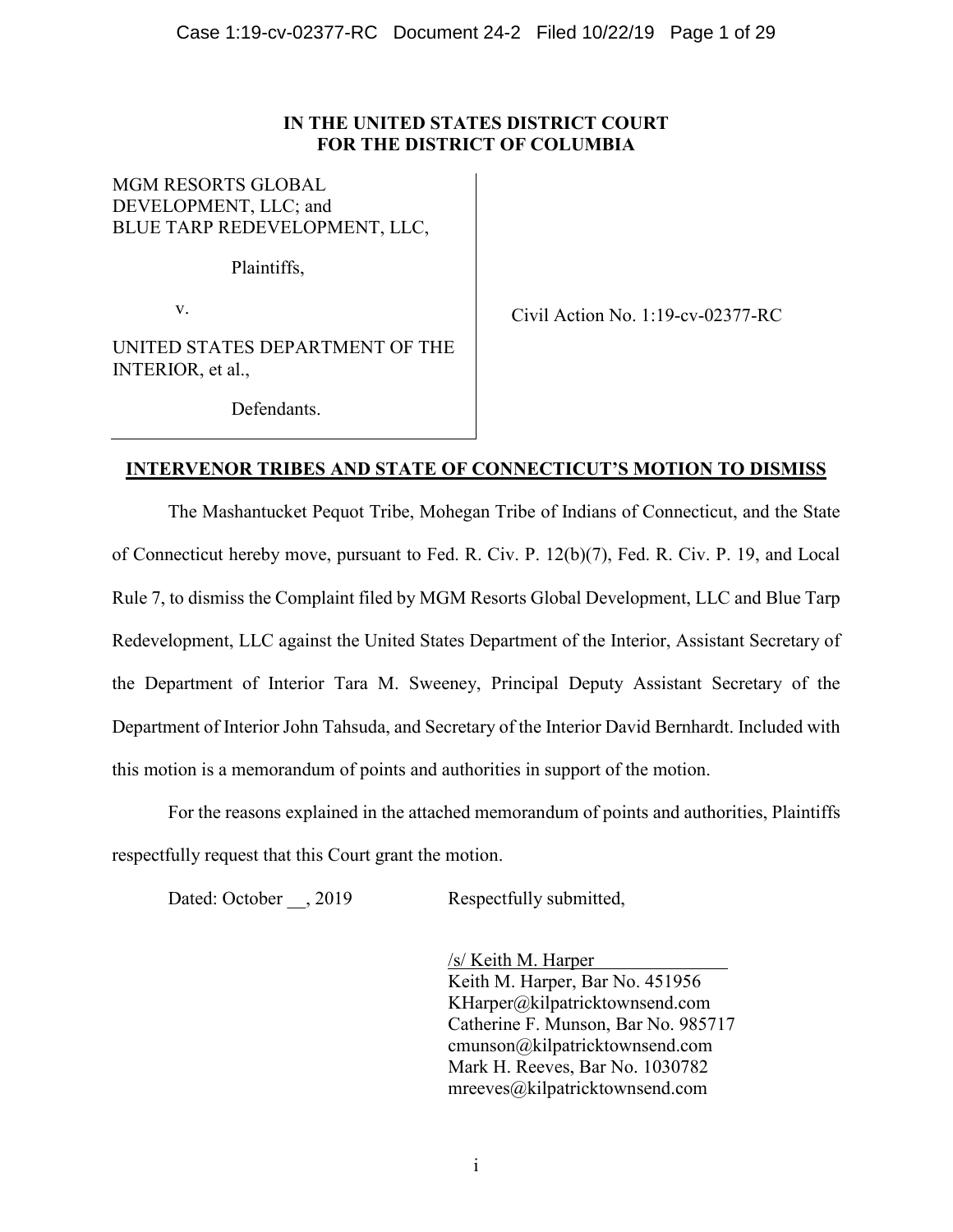KILPATRICK TOWNSEND & STOCKTON LLP 607 14th Street, N.W., Suite 900 Washington, D.C. 20005 Telephone: 202-508-5800 Facsimile: 202-508-5858

*Attorneys for Intervenor Mashantucket Pequot Tribe*

/s/ V. Heather Sibbison

Tami Azorsky, Bar No. 388572 V. Heather Sibbison, Bar No. 422632 Samuel F. Daughety, Bar No. 1021490 DENTONS US LLP 1900 K Street, NW Washington, DC 20006-1102 Phone: (202) 496-7573 Fax: (202) 756-7756 heather.sibbison@dentons.com

*Attorneys for Intervenor Mohegan Tribe of Indians of Connecticut*

/s/ Mark. F. Kohler Mark F. Kohler Assistant Attorney General Mark.Kohler@ct.gov Michael K. Skold Assistant Attorney General Michael.Skold@ct.gov Connecticut Office of the Attorney General 55 Elm Street, P.O. Box 120 Hartford, CT 06141-0120 Telephone: (860) 808-5020

*Attorneys for Intervenor The State of Connecticut*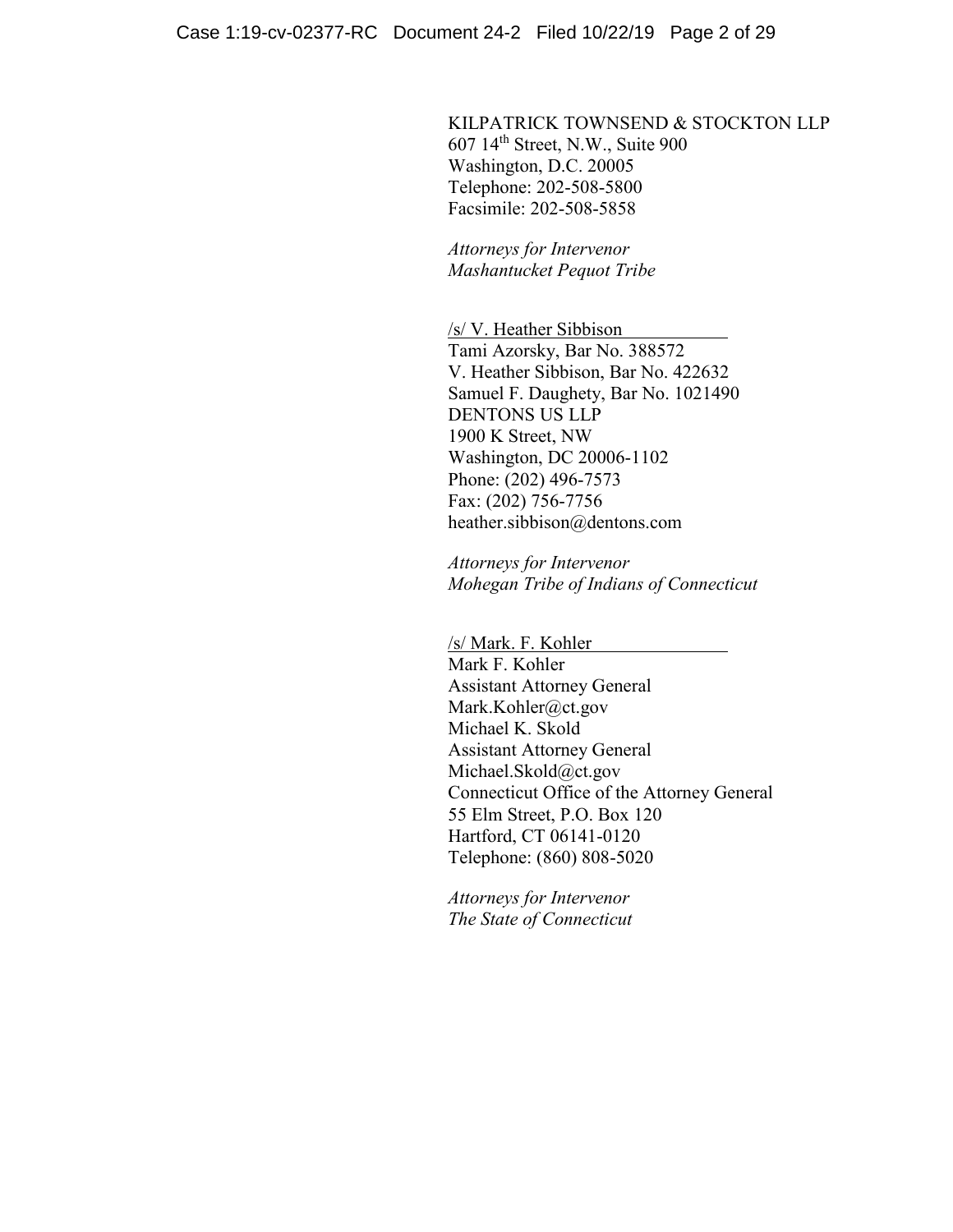### **IN THE UNITED STATES DISTRICT COURT FOR THE DISTRICT OF COLUMBIA**

MGM RESORTS GLOBAL DEVELOPMENT, LLC; and BLUE TARP REDEVELOPMENT, LLC

Plaintiffs,

v.

Civil Action No. 1:19-cv-02377-RC

UNITED STATES DEPARTMENT OF THE INTERIOR, et al.,

Defendants.

# **MEMORANDUM OF POINTS AND AUTHORITIES IN SUPPORT OF MASHANTUCKET PEQUOT TRIBE, MOHEGAN TRIBE, AND STATE OF CONNECTICUT'S MOTION TO DISMISS UNDER RULE 19**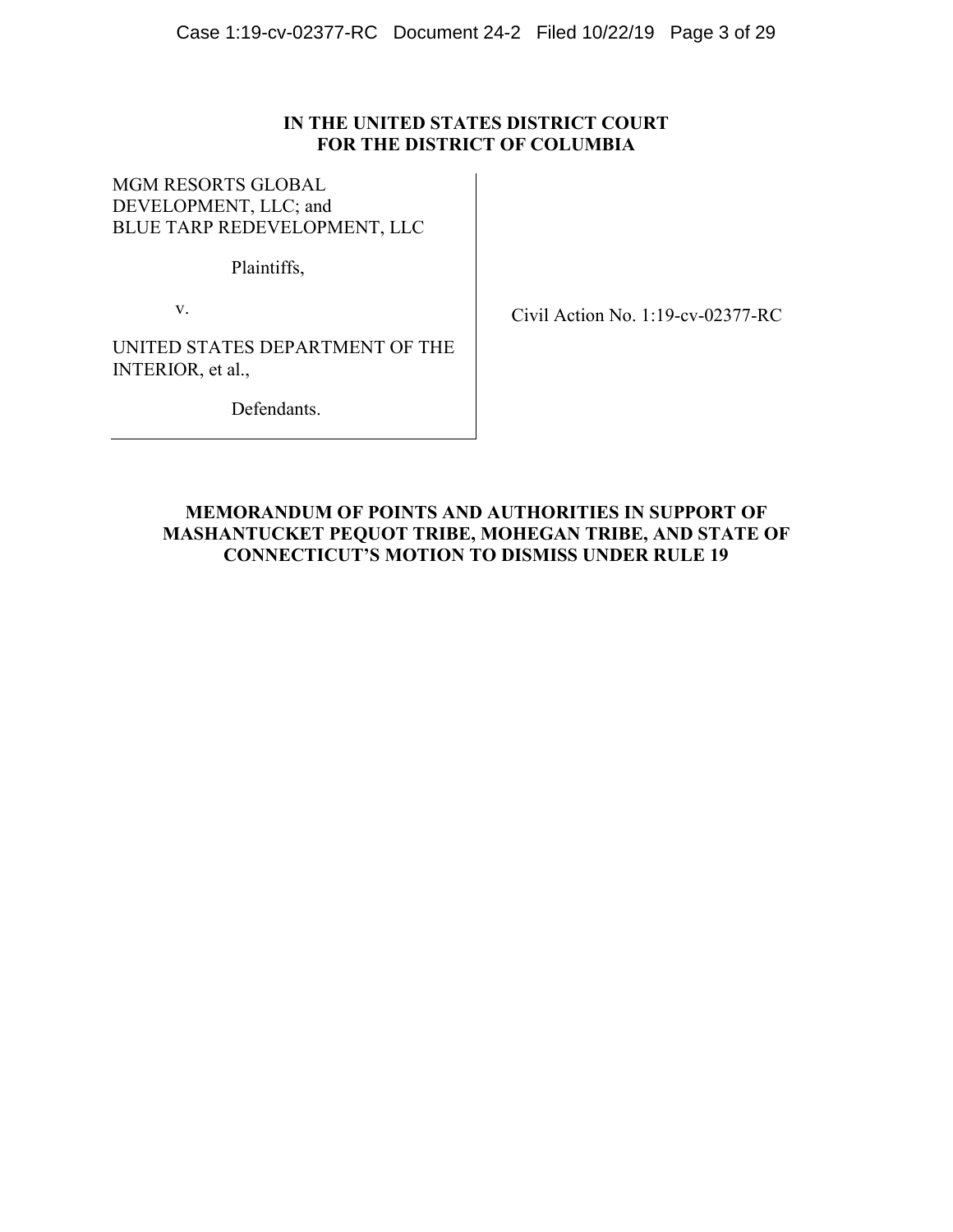# **TABLE OF CONTENTS**

| I.  |                                                                                                                                                                        |                                                                                   |                                                                                                                                                                                                 |  |  |  |
|-----|------------------------------------------------------------------------------------------------------------------------------------------------------------------------|-----------------------------------------------------------------------------------|-------------------------------------------------------------------------------------------------------------------------------------------------------------------------------------------------|--|--|--|
|     | A.                                                                                                                                                                     |                                                                                   |                                                                                                                                                                                                 |  |  |  |
| II. |                                                                                                                                                                        |                                                                                   |                                                                                                                                                                                                 |  |  |  |
|     |                                                                                                                                                                        | 1.                                                                                | The Tribes and State Have Legally Protectable Interests in Whether<br>Amendments to Their Compacts Are Approved, and Disposing of<br>This Action in Their Absence Would Impede Their Ability to |  |  |  |
|     |                                                                                                                                                                        | 2.                                                                                | The Federal Defendants Would Not Adequately Represent the                                                                                                                                       |  |  |  |
| Ш.  |                                                                                                                                                                        |                                                                                   | Joinder of the Tribes and State is Not Feasible Because They Enjoy Immunity from                                                                                                                |  |  |  |
| IV. |                                                                                                                                                                        | The Tribes and the State Are Indispensable Parties and the Case Cannot Proceed in |                                                                                                                                                                                                 |  |  |  |
|     | A.<br>The Tribes and State Will be Prejudiced If This Action Continues in Their<br><b>B.</b><br>Relief Cannot be Shaped to Lessen Prejudice to the Tribes and State 15 |                                                                                   |                                                                                                                                                                                                 |  |  |  |
|     |                                                                                                                                                                        |                                                                                   |                                                                                                                                                                                                 |  |  |  |
|     | $C_{\bullet}$                                                                                                                                                          | A Judgment Rendered in the Absence of the Tribes and State Would Not              |                                                                                                                                                                                                 |  |  |  |
|     | D.                                                                                                                                                                     |                                                                                   | Regardless of Whether Plaintiff Would Have An Adequate Remedy,                                                                                                                                  |  |  |  |
|     |                                                                                                                                                                        |                                                                                   |                                                                                                                                                                                                 |  |  |  |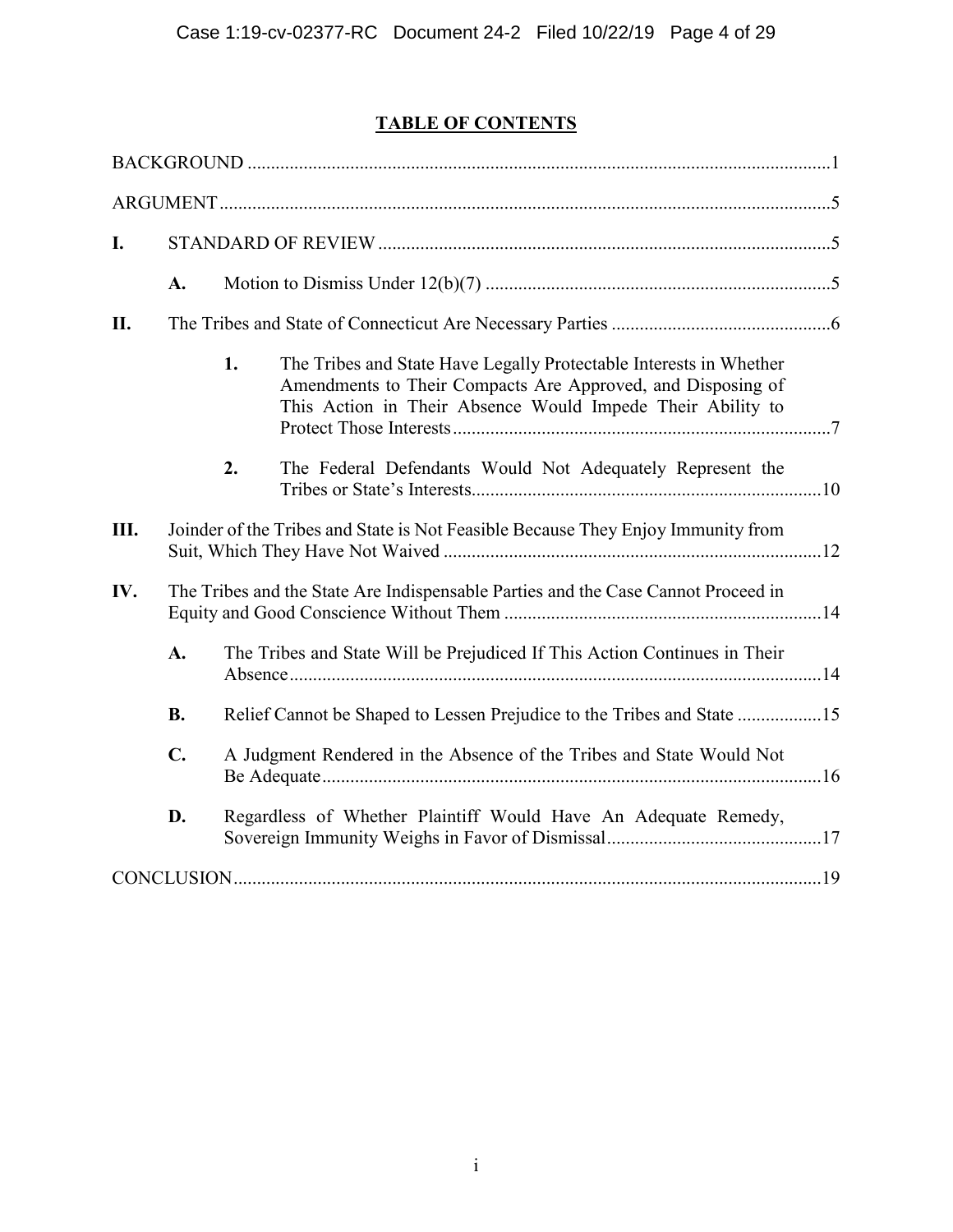# **TABLE OF AUTHORITIES**

# **Cases**

| Ali v. Carnegie Inst. of Wash.,                                                                                            |  |
|----------------------------------------------------------------------------------------------------------------------------|--|
| Am. Greyhound Racing, Inc. v. Hull,                                                                                        |  |
| C & L Enters., Inc. v. Citizen Band Potawatomi Tribe of Okla.,                                                             |  |
| Cherokee Nation of Okla. v. Babbitt,                                                                                       |  |
| Citizen Potawatomi Nation v. Salazar,                                                                                      |  |
| Cloverleaf Standardbred Owners v. National Bank,                                                                           |  |
| Connecticut v. U.S. Dep't of the Interior,                                                                                 |  |
| Connecticut v. Zinke,                                                                                                      |  |
| Crouse–Hinds Co. v. InterNorth, Inc.,                                                                                      |  |
| Dellmuth v. Muth,                                                                                                          |  |
| Detroit Int'l Bridge Co. v. Gov't of Canada,<br>192 F. Supp. 3d 54 (D.D.C. 2016), aff'd, 875 F.3d 1132 (D.C. Cir. 2017) 14 |  |
| Ford Motor Co. v. Dep't of Treasury of Ind.,                                                                               |  |
| Forest Cnty. Potawatomi Cmty. v. United States,                                                                            |  |
| Fund for Animals, Inc. v. Norton,                                                                                          |  |
| Kickapoo Tribe of Indians of Kickapoo Reservation in Kan. v. Babbitt,                                                      |  |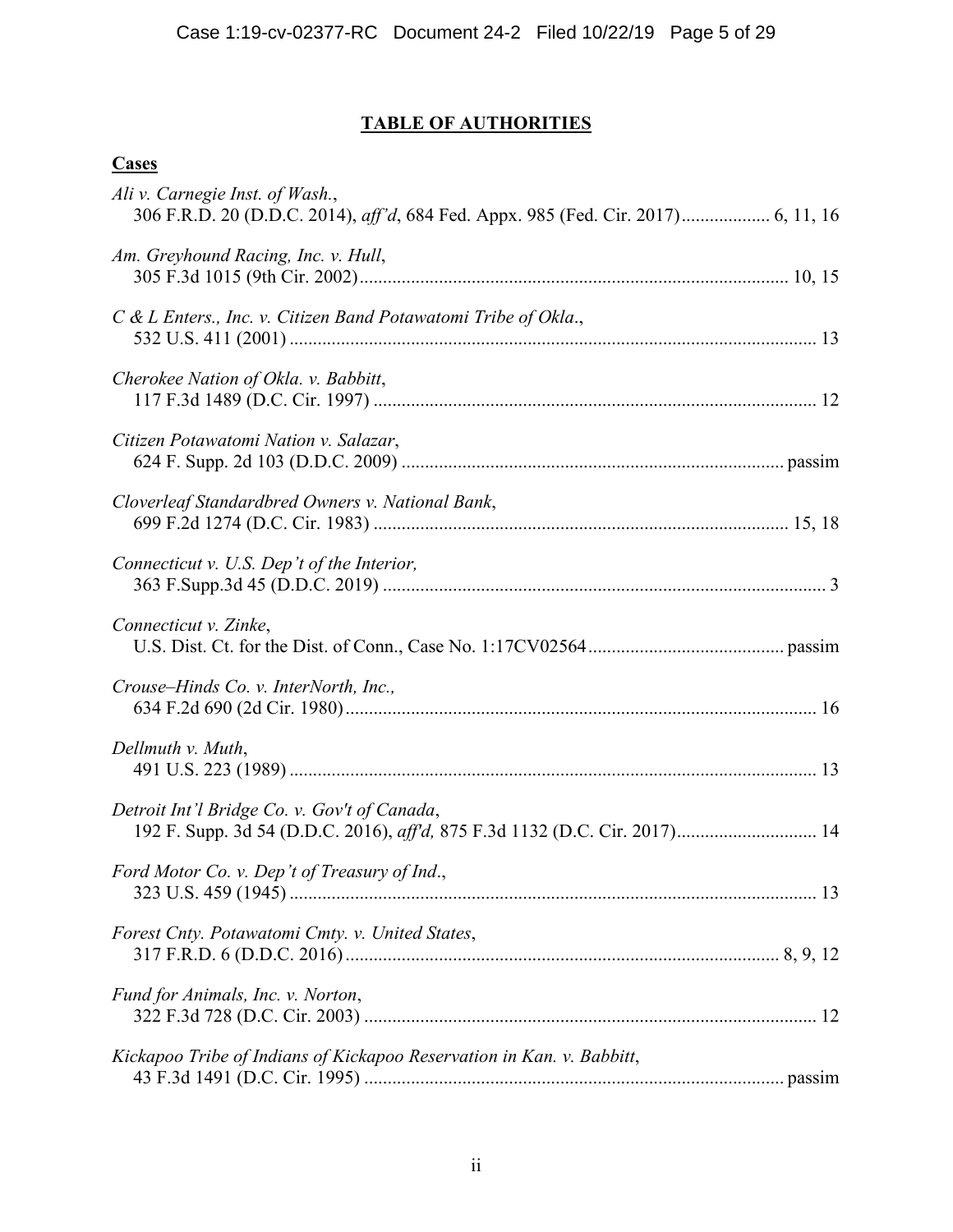| Kickapoo Tribe of Okla. v. Lujan,                                             |  |
|-------------------------------------------------------------------------------|--|
| Mashantucket Pequot Tribe v. Connecticut,                                     |  |
| Michigan v. Bay Mills Indian Cmty.,                                           |  |
| Okla. Tax Comm'n v. Citizen Band Potawatomi Indian Tribe of Okla.,            |  |
| Pit River Home & Agr. Co-op. Ass'n v. United States,                          |  |
| Provident Tradesmens Bank & Tr. Co. v. Patterson,                             |  |
| Pyramid Lake Paiute Tribe v. Burwell,                                         |  |
| Ramah Navajo Sch. Bd., Inc. v. Babbitt,                                       |  |
| Republic of Philippines v. Pimentel,                                          |  |
| Santa Clara Pueblo v. Martinez,                                               |  |
| Seminole Tribe of Fla. v. Florida,                                            |  |
| Shermoen v. United States,                                                    |  |
| St. Pierre v. Norton,                                                         |  |
| Stand Up for California! v. U.S. Dep't of the Interior,                       |  |
| Stand Up for California! v. United States Dep't of Interior,                  |  |
| Three Affiliated Tribes of Fort Berthold Indian Reservation v. United States, |  |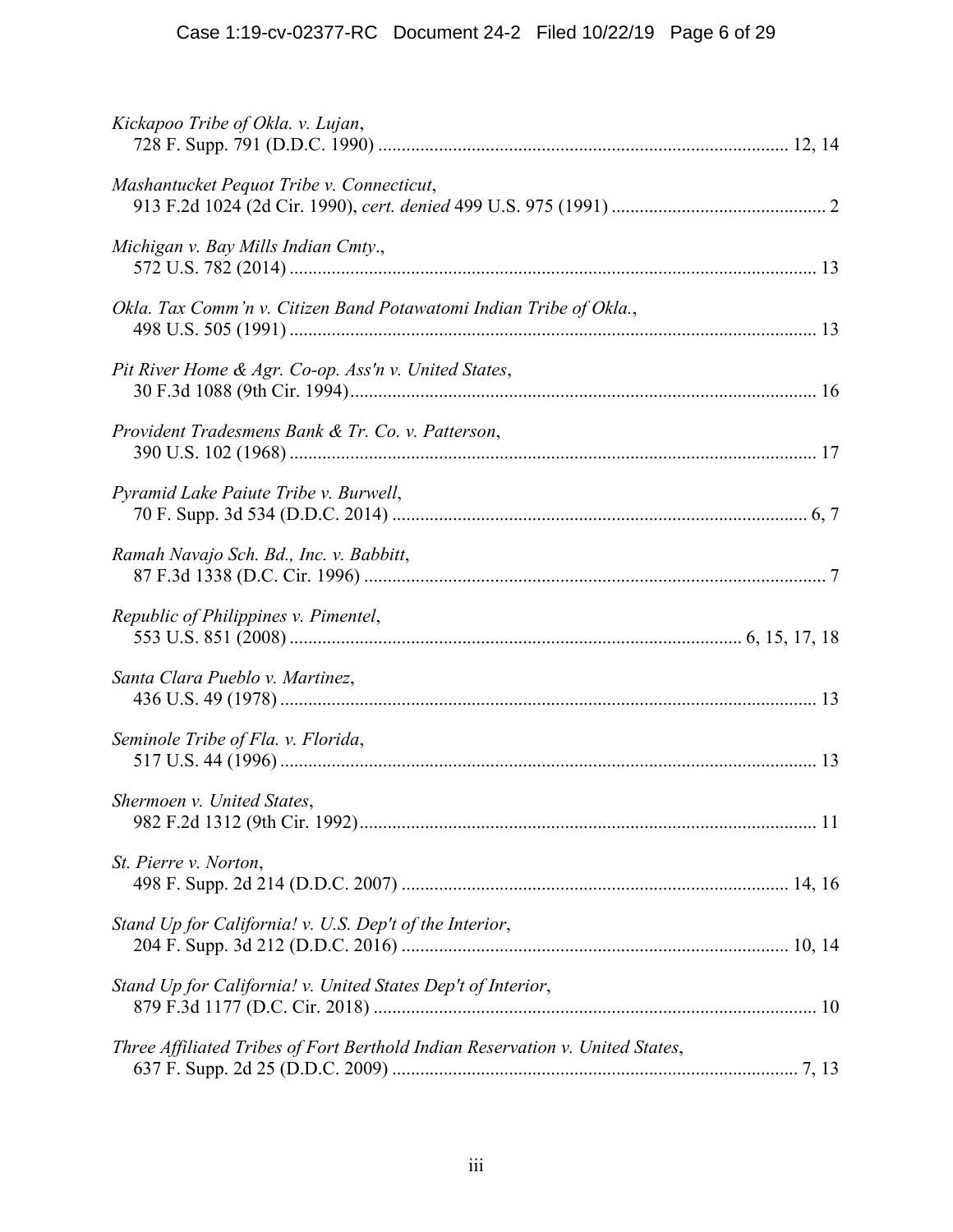| United States v. Wheeler,                      |  |
|------------------------------------------------|--|
| W. Coast Expl. Co. v. McKay,                   |  |
| White v. Univ. of Cal.,                        |  |
| Wichita & Affiliated Tribes of Okla. v. Hodel, |  |
| <b>Statutes</b>                                |  |
|                                                |  |
|                                                |  |
|                                                |  |
|                                                |  |
|                                                |  |
|                                                |  |
| <b>Rules and Regulations</b>                   |  |
|                                                |  |
|                                                |  |
|                                                |  |
|                                                |  |
|                                                |  |
|                                                |  |
|                                                |  |
|                                                |  |
|                                                |  |
|                                                |  |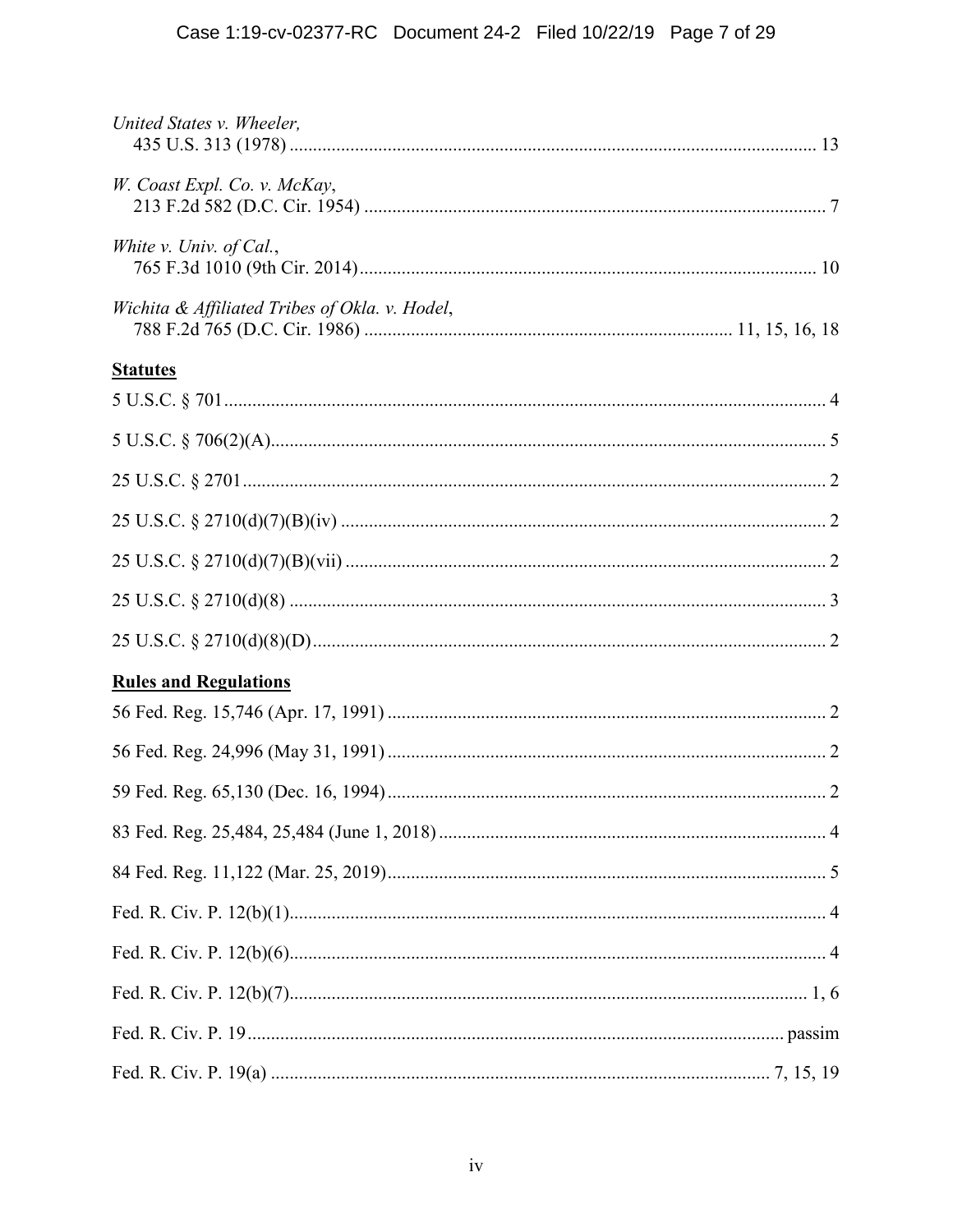| <b>Other Authorities</b>                        |  |
|-------------------------------------------------|--|
|                                                 |  |
| Charles Alan Wright & Arthur R. Miller, et al., |  |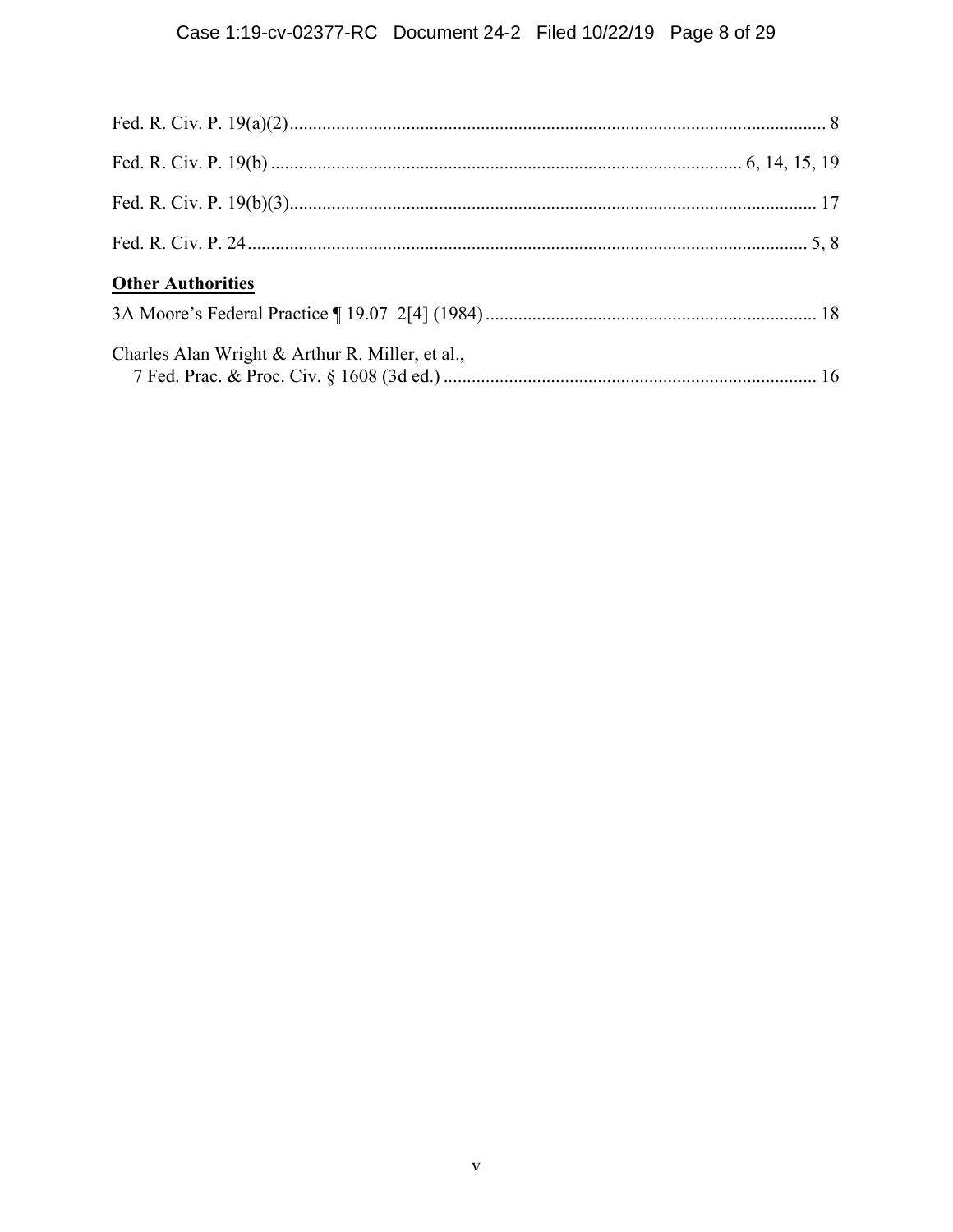#### **INTRODUCTION**

The Mashantucket Pequot Tribe, the Mohegan Tribe of Indians of Connecticut, and the State of Connecticut (collectively, "Intervenor-Defendants") move to dismiss the Complaint filed by Plaintiffs MGM Resorts Global Development, LLC ("MGM") and Blue Tarp Redevelopment, LLC ("Blue Tarp") (collectively, "Plaintiffs"). In this action, Plaintiffs seek to invalidate agreements entered into by the Intervenor-Defendants. The Intervenor-Defendants would be adversely affected by a decision in this action, and thus are necessary parties to this action. Under Rule 19, however, joinder of the Intervenor-Defendants is not feasible because all three are immune from suit based on their sovereign immunity. Accordingly, the Intervenor-Defendants are indispensable parties and Plaintiffs' Complaint should be dismissed under Rule 12(b)(7).

### **BACKGROUND**

Plaintiffs' Complaint is the latest legal challenge in a dispute among MGM, the United States Department of the Interior and various of its officials (collectively, "Interior"), the Mashantucket Pequot Tribe ("Pequot Tribe"), the Mohegan Tribe of Indians of Connecticut ("Mohegan Tribe"), and the State of Connecticut ("State") that long pre-dates this litigation. Beginning in 1989, following the enactment of the Indian Gaming Regulatory Act (IGRA), 25 U.S.C. §§ 2701, *et seq.*, the Pequot Tribe sought to negotiate a tribal-state gaming compact with the State. *See Mashantucket Pequot Tribe v. Connecticut*, 913 F.2d 1024, 1026 (2d Cir. 1990), *cert. denied*, 499 U.S. 975 (1991). The parties were unable to reach agreement and commenced a dispute resolution mechanism in accordance with IGRA. Ultimately, this led to the adoption of a mediator-selected compact ("Pequot Compact") pursuant to 25 U.S.C. § 2710(d)(7)(B)(iv). *See* 56 Fed. Reg. 15,746 (Apr. 17, 1991). Interior invoked the procedures set forth in  $\S 2710(d)(7)(B)(vii)$ and approved the mediator-selected compact to govern the Tribe's Class III gaming. Consistent with § 2710(d)(8)(D)'s requirement that the Secretary publish in the Federal Register "notice of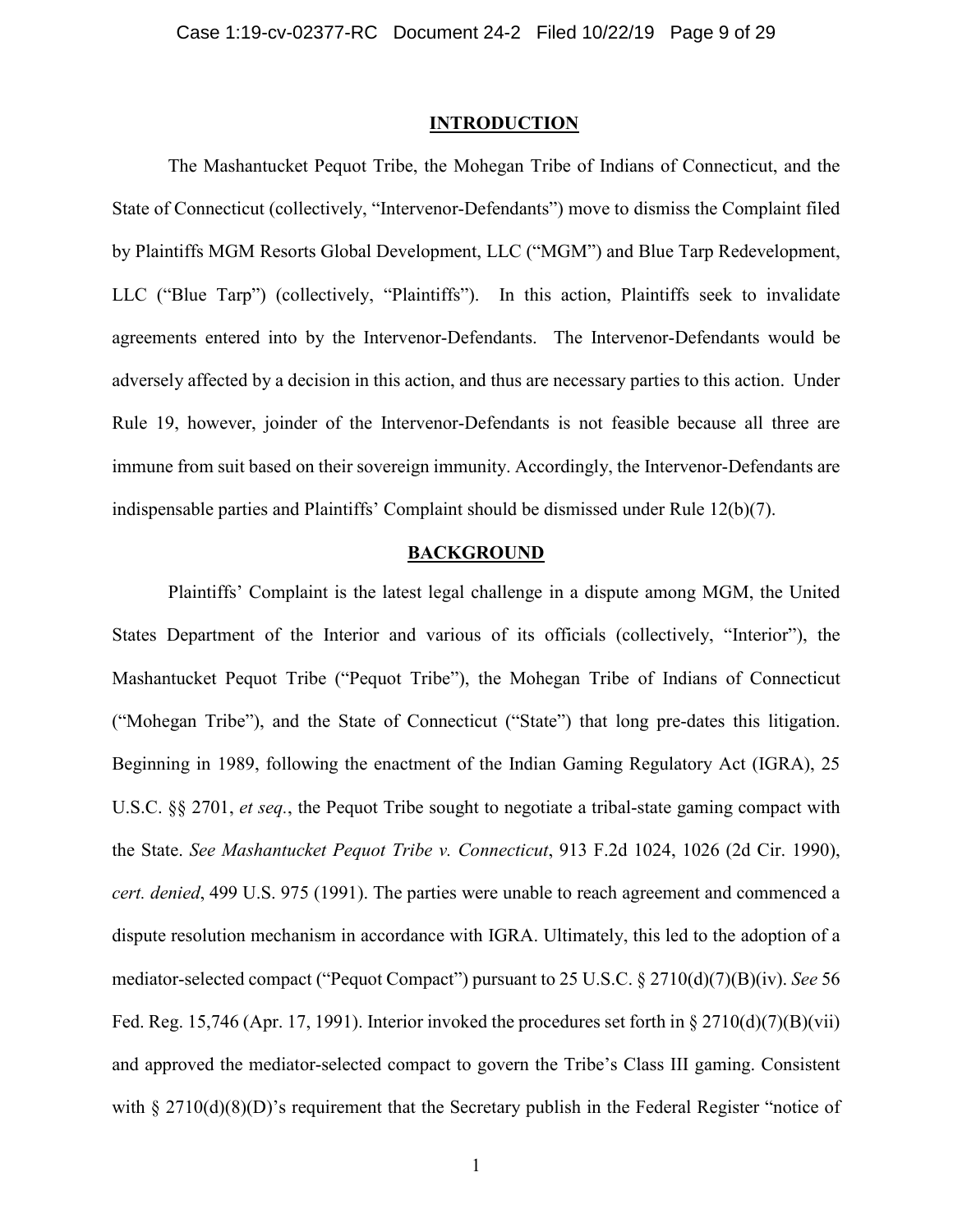#### Case 1:19-cv-02377-RC Document 24-2 Filed 10/22/19 Page 10 of 29

any Tribal-State compact that is approved," the Secretary subsequently published notice of approval of the Pequot Compact in the Federal Register. *See id*.; 56 Fed. Reg. 24,996 (May 31, 1991). The Pequot Tribe has conducted Class III gaming consistent with the Pequot Compact since it went into effect in 1991.

Following the resolution of the legal dispute between the State and the Pequot Tribe, the Mohegan Tribe and the State also negotiated a compact ("Mohegan Compact"), and the Secretary approved and published that compact as required by IGRA. 59 Fed. Reg. 65,130 (Dec. 16, 1994); *see also* 25 U.S.C. § 2710(d)(8)(D). The Mohegan Tribe has conducted Class III gaming in Connecticut consistent with the Mohegan Compact since it went into effect. The Pequot Compact was used as the model for the Mohegan Compact and the substantive terms of the two compacts are identical in all material respects.

In 2015, the Tribes and the State commenced discussions regarding amendments to the Pequot Compact and Mohegan Compact and related Memoranda of Understanding (hereinafter the "Compact Amendments") to clarify that a joint venture by the Tribes to build and operate a new, off-reservation commercial gaming facility would not alter or amend the Tribes' existing agreements with the State related to the Tribes' IGRA gaming facilities. In other words, the Compact Amendments were focused on how to treat extant on-reservation gaming. After reaching agreement with the State, both the Pequot and Mohegan Tribes submitted Compact Amendments to Interior's Office of Indian Gaming for review and approval. However, Interior thereafter failed to approve or disapprove the Compact Amendments within 45 days as required by Part 293 Regulations and IGRA. Instead, on September 15, 2017, Michael S. Black, the Acting Assistant Secretary-Indian Affairs, wrote nearly identical letters to each Tribe's Chairman confirming Interior's receipt of the proposed Compact Amendments and purporting to "return" them to the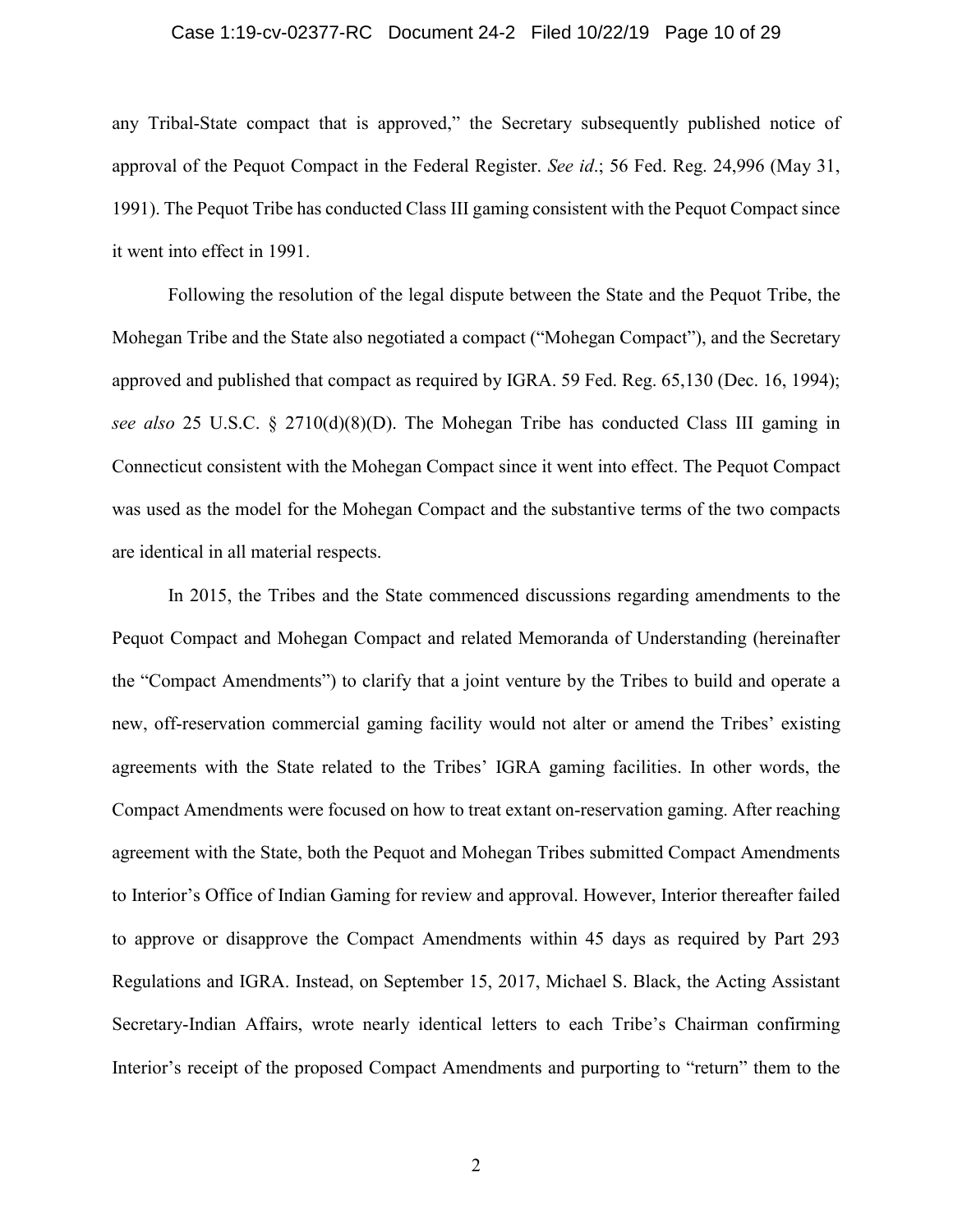#### Case 1:19-cv-02377-RC Document 24-2 Filed 10/22/19 Page 11 of 29

Tribes without approving, publishing, or affirmatively disapproving them for any of the permissible reasons provided by § 2710(d)(8). This "return" was reviewable agency inaction. *See Connecticut v. U.S. Dep't of the Interior,* 363 F.Supp.3d 45, 59-60 (D.D.C. 2019).

In response to Interior's failure to approve or disapprove the Compact Amendments, in 2017 the Tribes and the State brought suit against Interior and then-Secretary of the Interior Ryan Zinke. *Connecticut v. Zinke*, U.S. Dist. Ct. for the Dist. of Conn., Case No. 1:17CV02564. The Tribes and State alleged that: 1) Interior's and Secretary Zinke's failure to approve amendments to the Tribes' respective compacts with the State and their attempt to instead "return" the submitted Compact Amendments rather than approve, disapprove, or acknowledge that they were deemed approved, was arbitrary and capricious and violated the Administrative Procedure Act, 5 U.S.C. §§ 701, *et seq.*; and 2) that Interior's failure to publish notice in the Federal Register that the Compact Amendments were deemed approved was agency action "unlawfully withheld" under the Administrative Procedure Act. *Zinke*, D. Conn. No. 1:17CV02564, Doc. 1.

Interior then moved for partial dismissal under Rules  $12(b)(1)$  and  $12(b)(6)$ , arguing that the State and Tribes had failed to state a claim upon which relief could be granted with respect to the Pequot Tribe's submission of its Compact Amendments, and that claims regarding the Pequot Tribe should be dismissed for lack of subject matter jurisdiction because the State and Tribes had not alleged a discrete duty the Secretary was required to take. *Zinke*, D. Conn. No. 1:17CV02564, Doc. 18. MGM sought leave to intervene in the case as of right arguing that "its ability to do business in Connecticut is directly implicated by the amendments and the relief Plaintiffs seek," and because it had an interest in the subject of the action which it alleged could be impaired by the case's resolution. *Id.,* Doc. 11. In the alternative, MGM alleged that it met the requirements for permissive intervention because it had "a claim or defense that shares common questions of law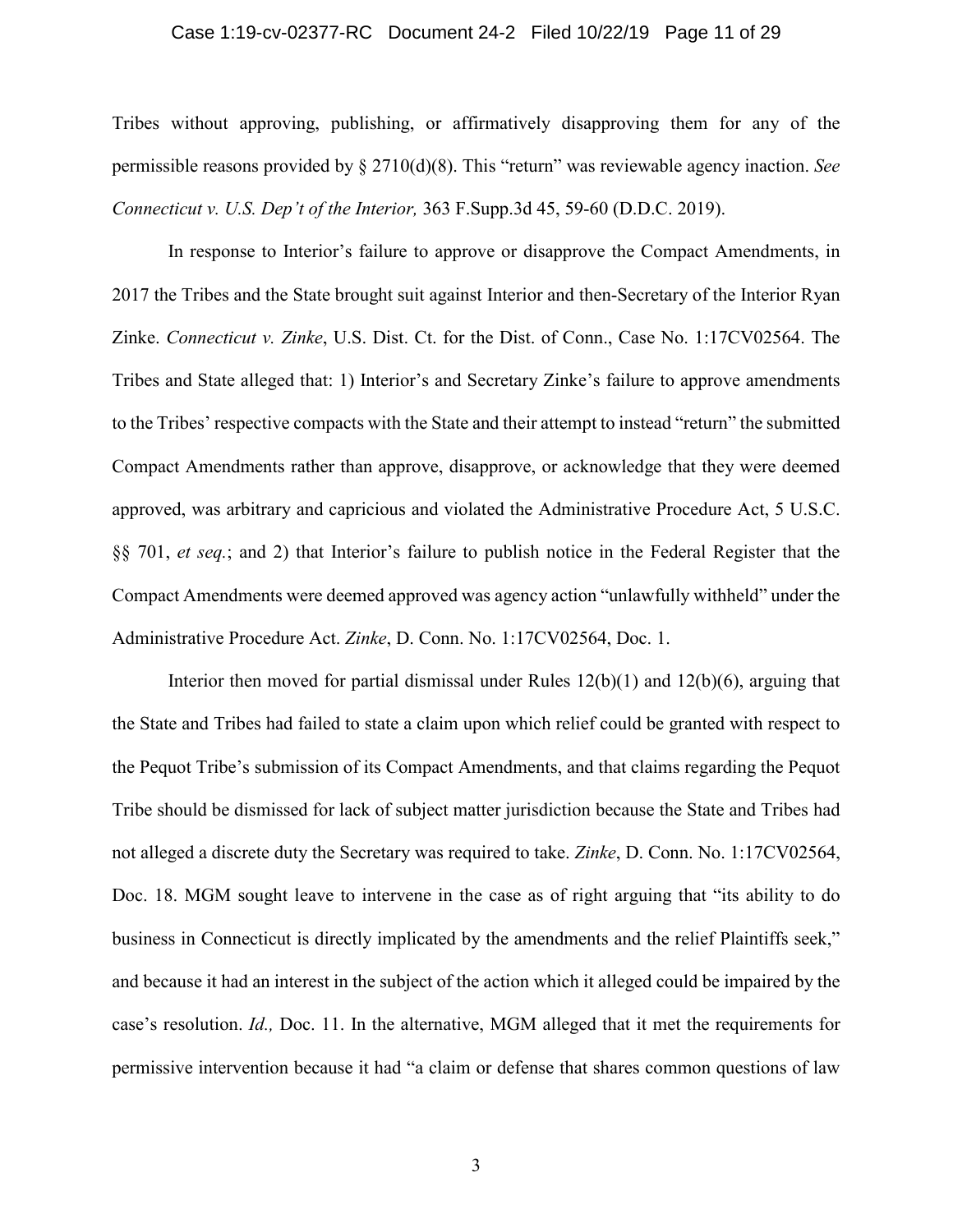#### Case 1:19-cv-02377-RC Document 24-2 Filed 10/22/19 Page 12 of 29

and fact with the underlying action because it seeks to defend Interior's September 2017 ruling and has a direct competitive stake in doing so" and because its intervention would not unduly prejudice the rights of the original parties. *Id.* at 3. Interior, the Tribes, and the State opposed MGM's intervention.

While the Motion to Dismiss was pending, Interior acknowledged that the Amendments to the Mohegan Compact were deemed approved and, accordingly, Interior published a notice in the Federal Register stating that the Secretary "took no action" on the amendment and that the amendment "is considered to have been approved, but only to the extent that the Amendment is consistent with IGRA." 83 Fed. Reg. 25,484, 25,484 (June 1, 2018). As a result, the Mohegan Tribe entered into a stipulation dismissing its claims against Federal Defendants, leaving the Pequot Tribe and State as the remaining Plaintiffs.

Following the dismissal of the Mohegan Tribe, the Court simultaneously granted two motions: MGM's motion to intervene, finding that Rule 24's considerations of "timeliness, interest, impairment of interest, and adequacy of representation" dictated that MGM was entitled to intervene as a matter of right; and Interior's Motion to Dismiss the Tribes' and State's claims. *Zinke*, D. Conn. No. 1:17CV02564, Doc. 59. The Pequot Tribe and the State then filed a motion for leave to amend the Complaint, which the Court granted as to Counts I and II. *Id.*, Docs. 72 & 73. Count I alleged that Defendants' inaction in failing to approve the Pequot Tribe's Compact Amendments and publish notice of its approval was arbitrary and capricious, in violation of 5 U.S.C. § 706(2)(A), because there was no legitimate basis to not approve the Amendments. Count II alleged that Interior's failure to approve the Pequot Tribe's Compact Amendments was a result of undue political influence, pressures, and considerations that were directed at Interior's key decision-makers and, accordingly, was arbitrary and capricious, an abuse of discretion, and not in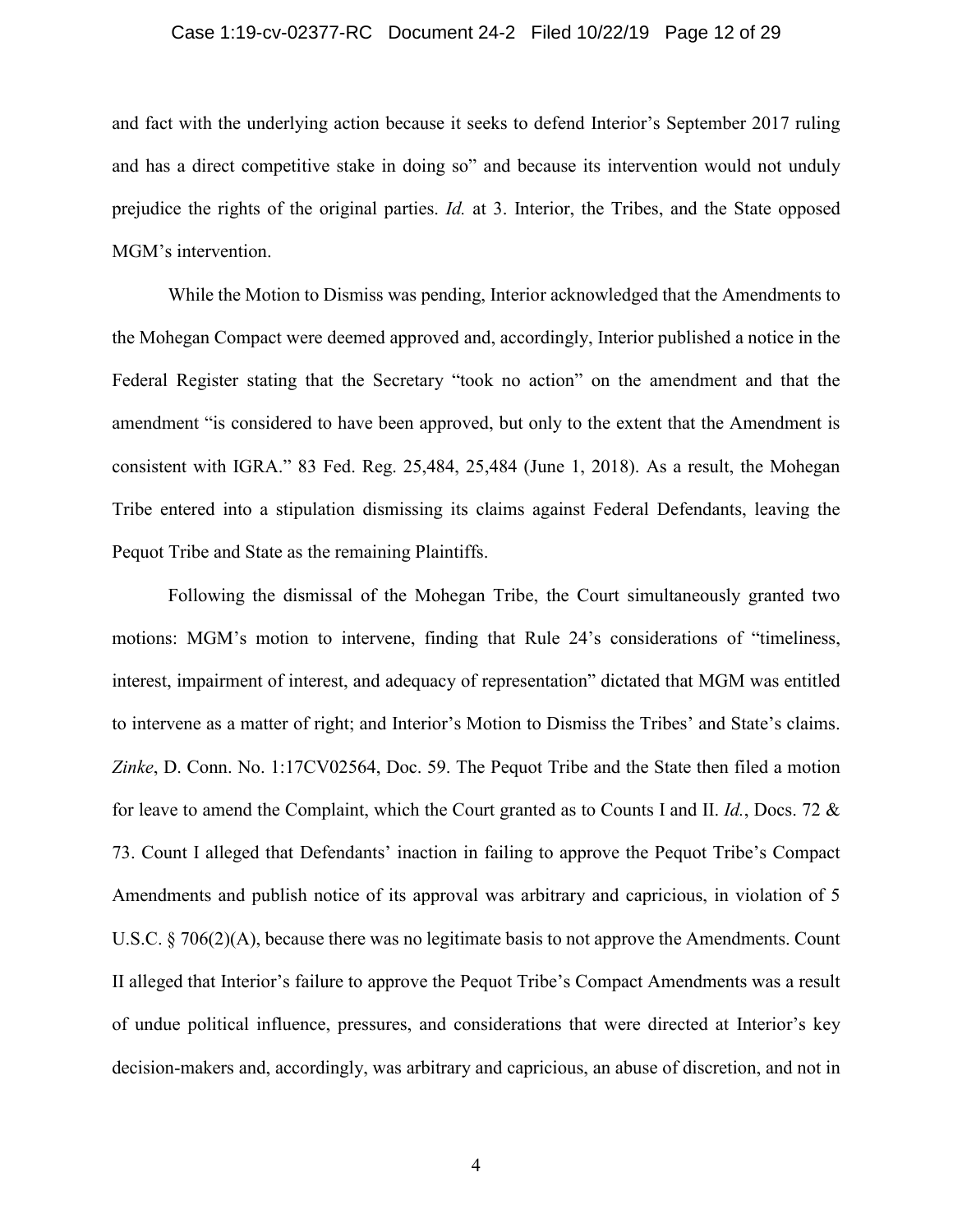#### Case 1:19-cv-02377-RC Document 24-2 Filed 10/22/19 Page 13 of 29

accordance with law. In March 2019, Interior approved the Pequot Tribe's Compact Amendments and published notice in the Federal Register of the same. *See* 84 Fed. Reg. 11,122 (Mar. 25, 2019). As a result, the Pequot Tribe and State voluntarily dismissed their claims against Interior.

On August 7, 2019, MGM filed the instant action against Interior and a number of its officials ("Federal Defendants") which challenged the approval of the Compact Amendments. The Pequot Tribe, Mohegan Tribe, and the State now move to dismiss because all three are necessary parties under Rule 19 and, as sovereigns, are all immune from suit and cannot be joined. Because this case cannot proceed in equity and good conscience without the Tribes and State, the Court should dismiss Plaintiffs' Complaint with prejudice.

#### **ARGUMENT**

### **I. STANDARD OF REVIEW**

### **A. Motion to Dismiss Under 12(b)(7)**

Rule 12(b)(7) requires dismissal of a complaint that fails to join an indispensable party under Rule 19. Rule 19 establishes a three-step process for determining whether an action must be dismissed because of the absence of a party required for a just adjudication. First, the court must determine whether the absent party is "required" for the litigation. Second, the court must determine whether joinder of the required party is "feasible." Third, if joinder is not feasible, the Court examines whether the action can nevertheless proceed in "equity and good conscience" under Rule 19(b). If not, the case must be dismissed. Fed. R. Civ. P. 19(b) ("If a person who is required to be joined if feasible cannot be joined, the court must determine whether, in equity and good conscience, the action should proceed among the existing parties or should be dismissed.").

In a  $12(b)(7)$  motion, "the court accepts as true the allegations in the complaint, but also considers extrinsic evidence." *Pyramid Lake Paiute Tribe v. Burwell*, 70 F. Supp. 3d 534, 540 (D.D.C. 2014). The moving party has the burden to demonstrate that "the nature of the interest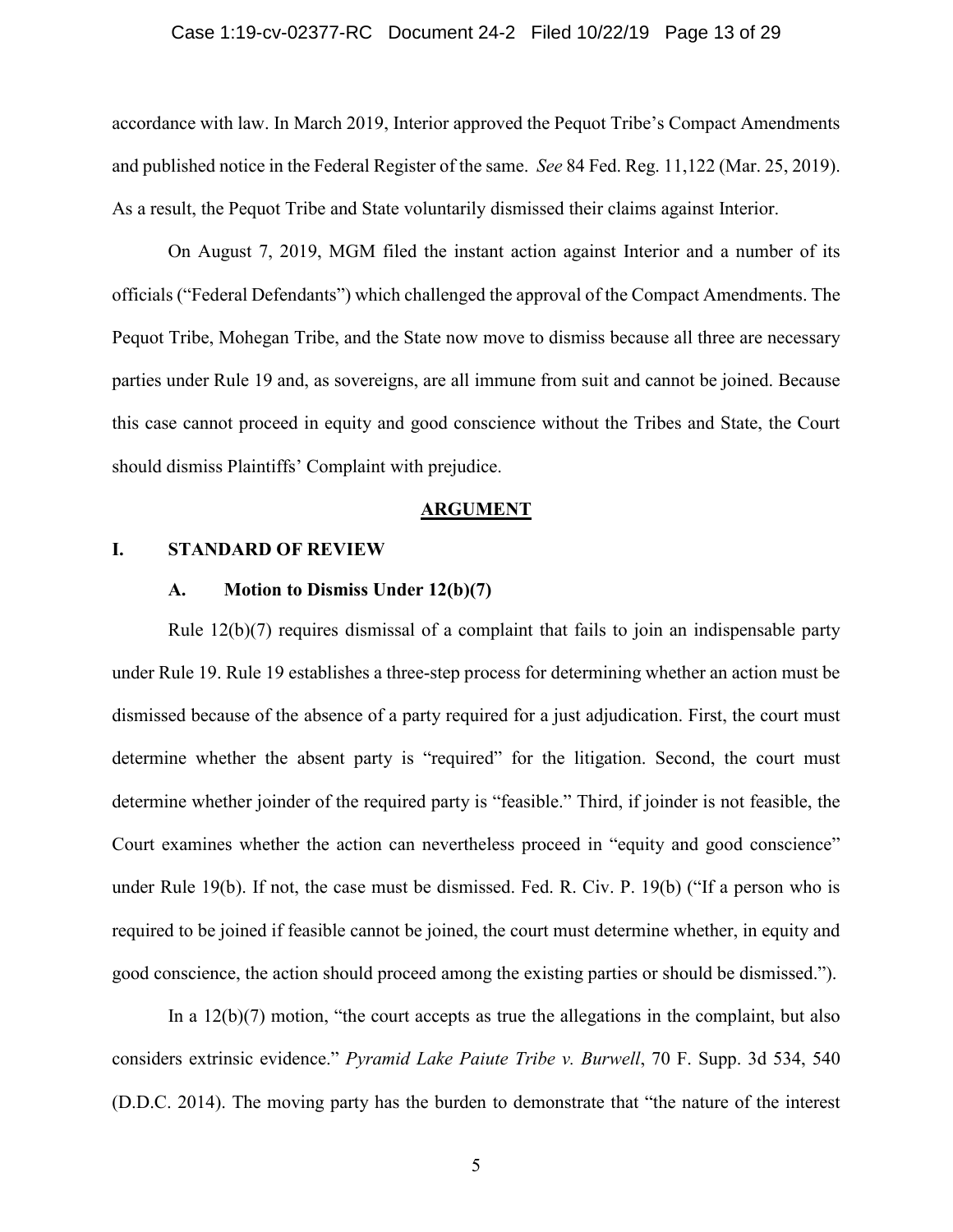#### Case 1:19-cv-02377-RC Document 24-2 Filed 10/22/19 Page 14 of 29

possessed by an absent party and that the protection of that interest will be impaired by the absence." *Ali v. Carnegie Inst. of Wash.*, 306 F.R.D. 20, 25 (D.D.C. 2014), *aff'd*, 684 Fed. Appx. 985 (Fed. Cir. 2017). Multiple factors bear on the decision whether to proceed without a required person, such that the decision "must be based on factors varying with the different cases, some such factors being substantive, some procedural, some compelling by themselves, and some subject to balancing against opposing interests." *Id.* (quoting *Republic of Philippines v. Pimentel*, 553 U.S. 851, 863 (2008)).

### **II. The Tribes and State of Connecticut Are Necessary Parties**

Courts determine whether a party is "required" according to the factors enumerated in Rule 19(a), including whether in that person's absence, the court could accord complete relief among existing parties and whether the person claims an interest relating to the subject of the action and is so situated that disposing of the action in the person's absence may "impair or impede the person's ability to protect the interest" or "leave an existing party subject to a substantial risk of incurring double, multiple, or otherwise inconsistent obligations because of the interest." Fed. R. Civ. P. 19(a). This Circuit has broadly characterized necessary parties as "those affected by the judgment and against which in fact it will operate." *Citizen Potawatomi Nation v. Salazar*, 624 F. Supp. 2d 103, 112–13 (D.D.C. 2009) (quoting *W. Coast Expl. Co. v. McKay*, 213 F.2d 582, 592 (D.C. Cir. 1954)). Here, MGM challenges Interior's approval of the Compact Amendments that are contracts between the State and each Tribe individually. One can scarcely imagine a case where the interests of a party are more directly and completely at stake. Disposing of the action without the Tribes and State unquestionably would impede their ability to protect their interests, and the United States cannot adequately represent them in their absence. The Tribes and the State are therefore "required parties" under Rule 19 as demonstrated in greater detail below.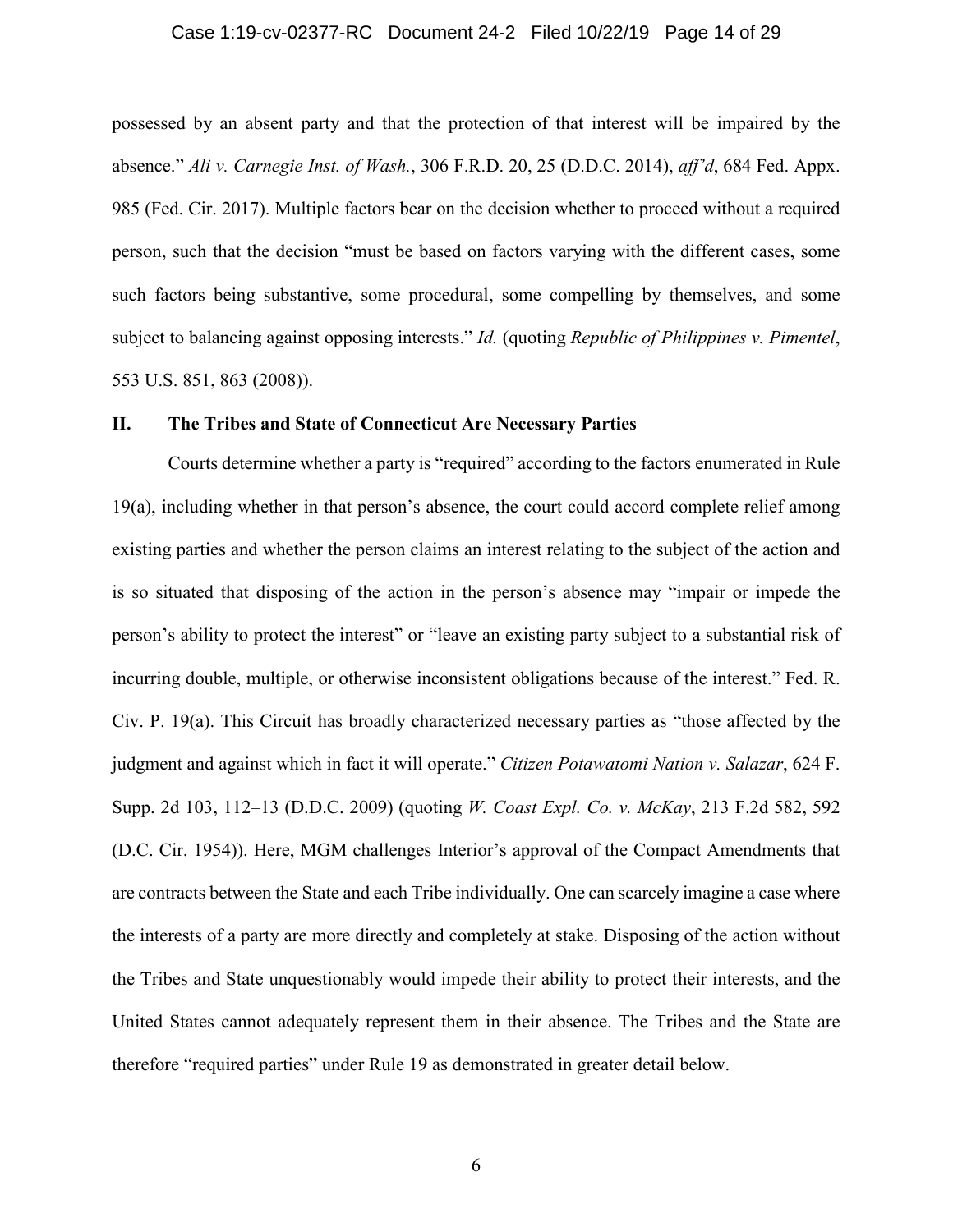# **1. The Tribes and State Have Legally Protectable Interests in Whether Amendments to Their Compacts Are Approved, and Disposing of This Action in Their Absence Would Impede Their Ability to Protect Those Interests**

Under Rule 19, a party is "interested" if it has a legally protected interest in property or rights to be adjudicated by the case. *Pyramid Lake Paiute*, 70 F. Supp. 3d at 541; *Ramah Navajo Sch. Bd., Inc. v. Babbitt*, 87 F.3d 1338, 1351 (D.C. Cir. 1996), *amended* (Aug. 6, 1996); *Three Affiliated Tribes of Fort Berthold Indian Reservation v. United States*, 637 F. Supp. 2d 25, 30 (D.D.C. 2009). Importantly, "Rule 19, by its plain language, does not require the absent party to actually possess an interest; it only requires the movant to show that the absent party 'claims an interest relating to the subject of the action.'" *Davis v. United States*, 192 F.3d 951, 958 (10th Cir. 1999) (quoting Fed. R. Civ. P. 19(a)(2)). Consequently, Rule 19 excludes only those claimed interests that are "patently frivolous." *Citizen Potawatomi,* 624 F. Supp. 2d at 113.

Here, the Tribes' and State's substantial interests in the rights to be adjudicated by this case are self-evident from the Complaint itself – in MGM's own words, it:

challenges Interior's unlawful approval of amendments to (1) the compact between the Mohegan Tribe of Indians of Connecticut and the State of Connecticut, (2) the secretarial procedures prescribed for the Mashantucket Pequot Indian Tribe, (3) the memorandum of Understanding between the Mashantucket Pequot Indian Tribe and the State of Connecticut, and, to the extent applicable, (4) the Memorandum of Understanding between the Mohegan Tribe of Indians of Connecticut and the State of Connecticut.

Doc. 1 at 1–2. The Complaint makes clear that MGM's suit is based on the perceived "competitive disadvantage" it will incur if Interior's approvals of the Compact Amendments are not reversed. *See id.* at ¶¶ 86–94. By way of relief, MGM seeks not only a declaration that Interior's approval decisions are in excess of its statutory authority and are arbitrary and capricious, but also for the Court to vacate the Federal-Defendants' approval decisions. *Id.* at 3.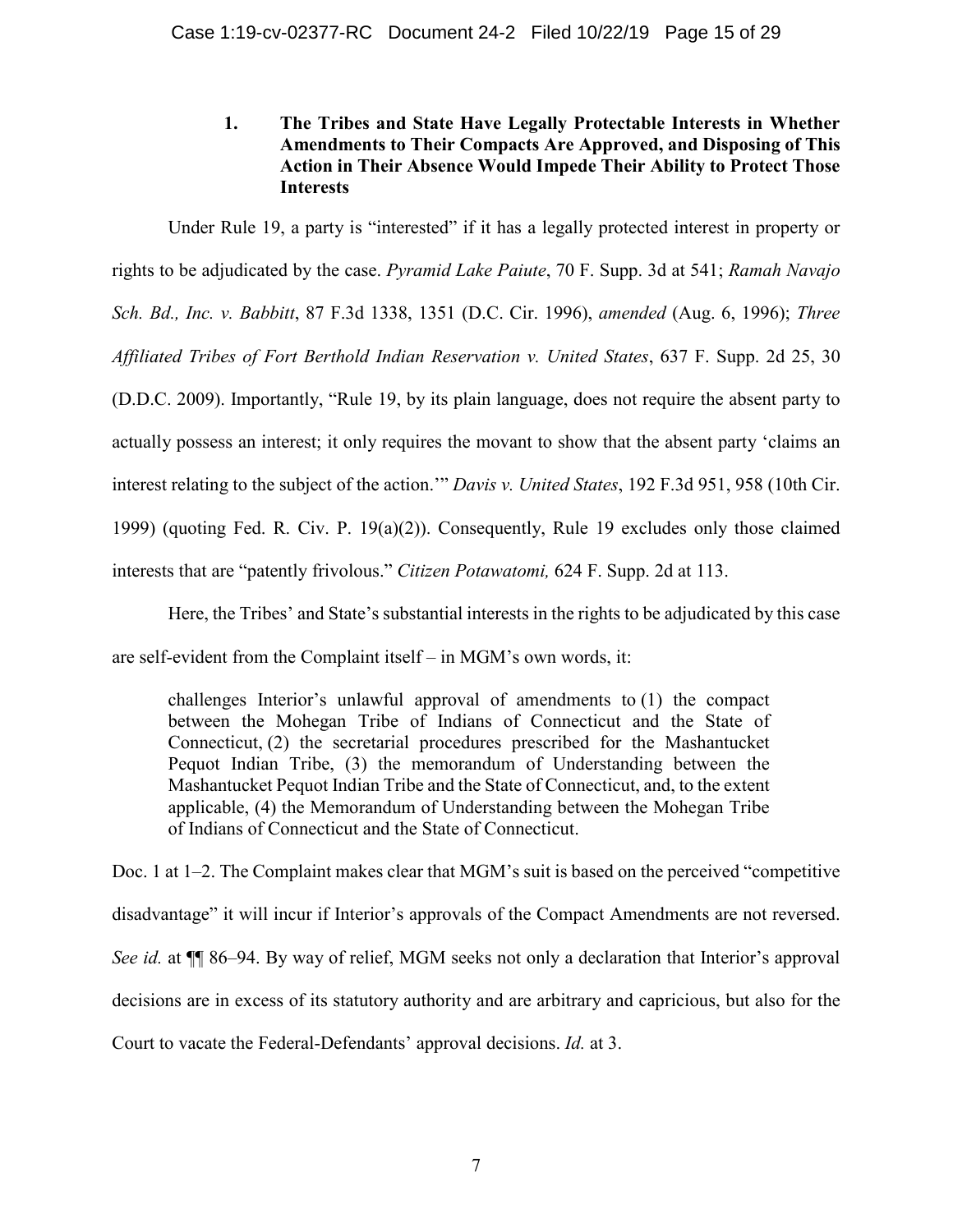#### Case 1:19-cv-02377-RC Document 24-2 Filed 10/22/19 Page 16 of 29

It is indisputable that the Tribes and the State would be harmed by vacatur or invalidation of the approvals of their Compact Amendments. Indeed, a recent similar case directly supports the importance of the interest that the Tribes and State claim. In *Forest Cnty. Potawatomi Cmty. v. United States*, 317 F.R.D. 6 (D.D.C. 2016), this Court held that the Menominee Indian Tribe of Wisconsin had a legally protected interest under Rule  $24<sup>1</sup>$  supporting its intervention in a case where another tribe sought to reverse an Interior decision favorable to Menominee. This Court held that the action "threaten[ed] to impair" the Menominee's interest because "the challenged decision was favorable to the Menominee, and the present action is a direct attack on that decision." *Id.* at 14. As a result, the Court found that "the requested relief, if granted, would, as a practical matter, impede the Menominee's efforts … to develop a gaming facility" and "could seriously impair the ability of the Menominee to protect their interests." *Id.*

Similarly, MGM moved to intervene in *Connecticut v. Zinke*—the predecessor case to this action wherein the Tribes and State challenged Interior's initial failure to approve the Compact Amendments—arguing that it had a legally protected interest in the action and that its interests could be impaired by disposition of the lawsuit in its absence. *Zinke*, D. Conn. No. 1:17CV02564, Doc. 11-1 at 16–17. Specifically, MGM claimed that it had "interests in the Connecticut casinogaming market—both as a developer of a proposed commercial casino in Bridgeport and as operator of MGM Springfield" and that "[a]pproval of the Amendments would undermine those interests by granting valuable rights exclusively to the Tribes, a rival to MGM in the Connecticut market." *Id.* at 1–2. In granting MGM's motion, this Court relied heavily on *Forest County* to conclude that "MGM would be sufficiently injured by the relief sought by Plaintiffs—the

<sup>&</sup>lt;sup>1</sup> Rule 24, which governs intervention, requires a similar showing to Rule 19—that the applicant "claims an interest" in the subject of the action—and similarly considers whether disposition of the action would impair or impede the applicant's ability to protect that interest.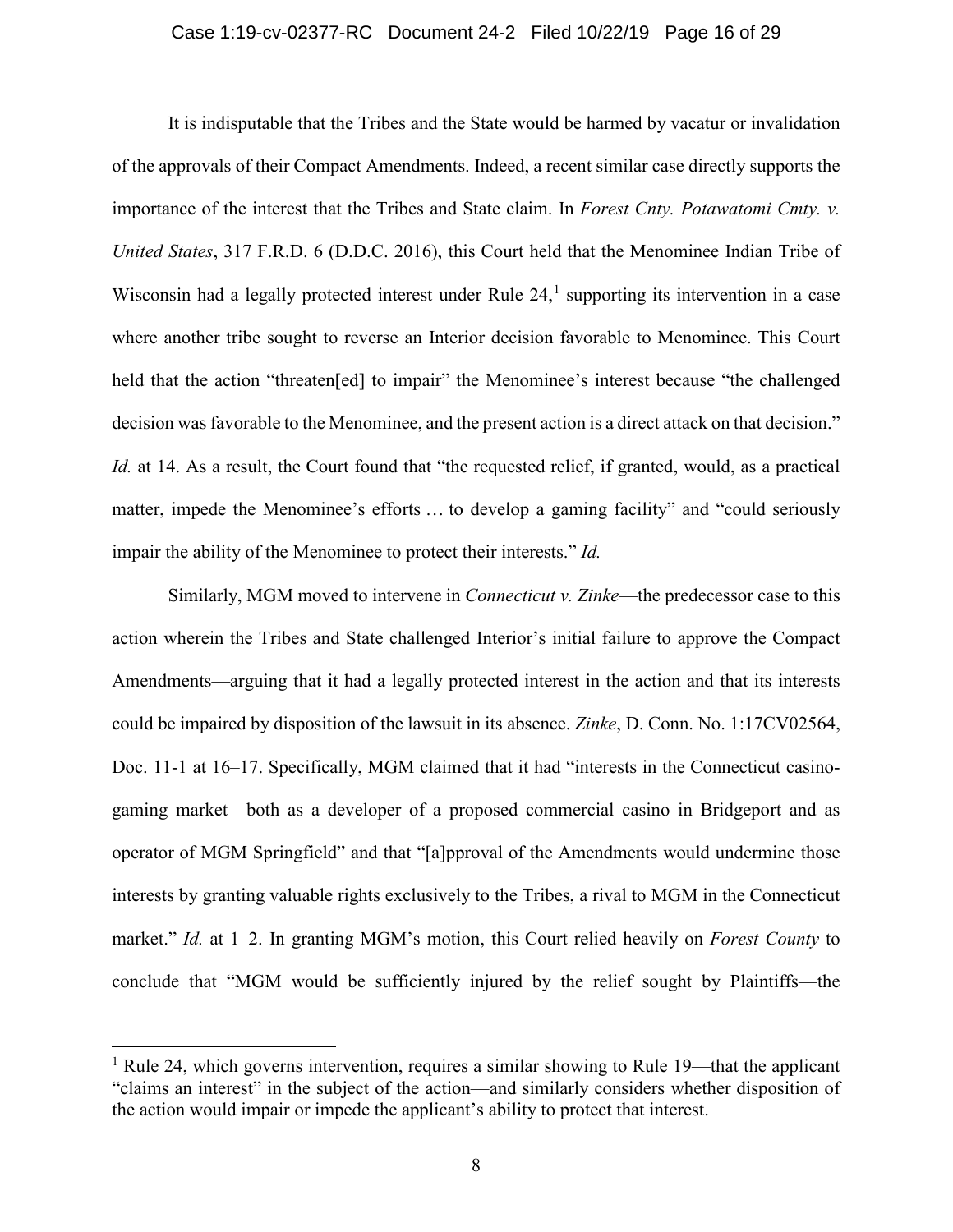#### Case 1:19-cv-02377-RC Document 24-2 Filed 10/22/19 Page 17 of 29

Secretary's approval of Plaintiffs' proposed amendments to the Pequot Compact—to convey standing to intervene." Doc. 59 at 17.

The same logic applies with even greater force here: If MGM had a legally protected interest in the Tribes' and State's Compact Amendments, then *a fortiori* the Tribes and State have a legally protected interest in ensuring the validity of the Compact Amendments. Just as in *Forest County*, the challenged decision in this case—approval of the Compact Amendments—was favorable to the Tribes and the State, and the present action is a "direct attack on that decision." Moreover, MGM's "requested relief, if granted, would, as a practical matter, impede" the Tribes' and State's efforts to clarify that an off-reservation non-IGRA gaming facility would not disturb settled arrangements under existing agreements regarding IGRA-permitted gaming and, accordingly, "could seriously impair the ability of the [Tribes] to protect their interests." *Id.* Just as MGM (like Menominee) was found to have legally protectable interests in litigation challenging the United States' disapproval of the Compact Amendments, the Tribes and State now hold an interest in the current litigation challenging Federal Defendants' subsequent approval of those same Compact Amendments. *See Stand Up for California! v. U.S. Dep't of the Interior*, 204 F. Supp. 3d 212, 253 (D.D.C. 2016), *aff'd sub nom. Stand Up for California! v. United States Dep't of Interior*, 879 F.3d 1177 (D.C. Cir. 2018) (holding California to be a necessary party to APA lawsuit challenging Interior's decision to approve construction of off-reservation Casino site because the state "would be unavoidably prejudiced by a judgment rendered in its absence"); *White v. Univ. of Cal.*, 765 F.3d 1010, 1027 (9th Cir. 2014) (finding tribes to be necessary parties because their interests would "unquestionably be 'impaired or impeded' if the suit were allowed to proceed without [them]"); *Citizen Potawatomi Nation v. Salazar*, 624 F. Supp. 2d 103, 113 (D.D.C. 2009) (concluding that non-party tribes needed to be joined because they had "a legitimate and non-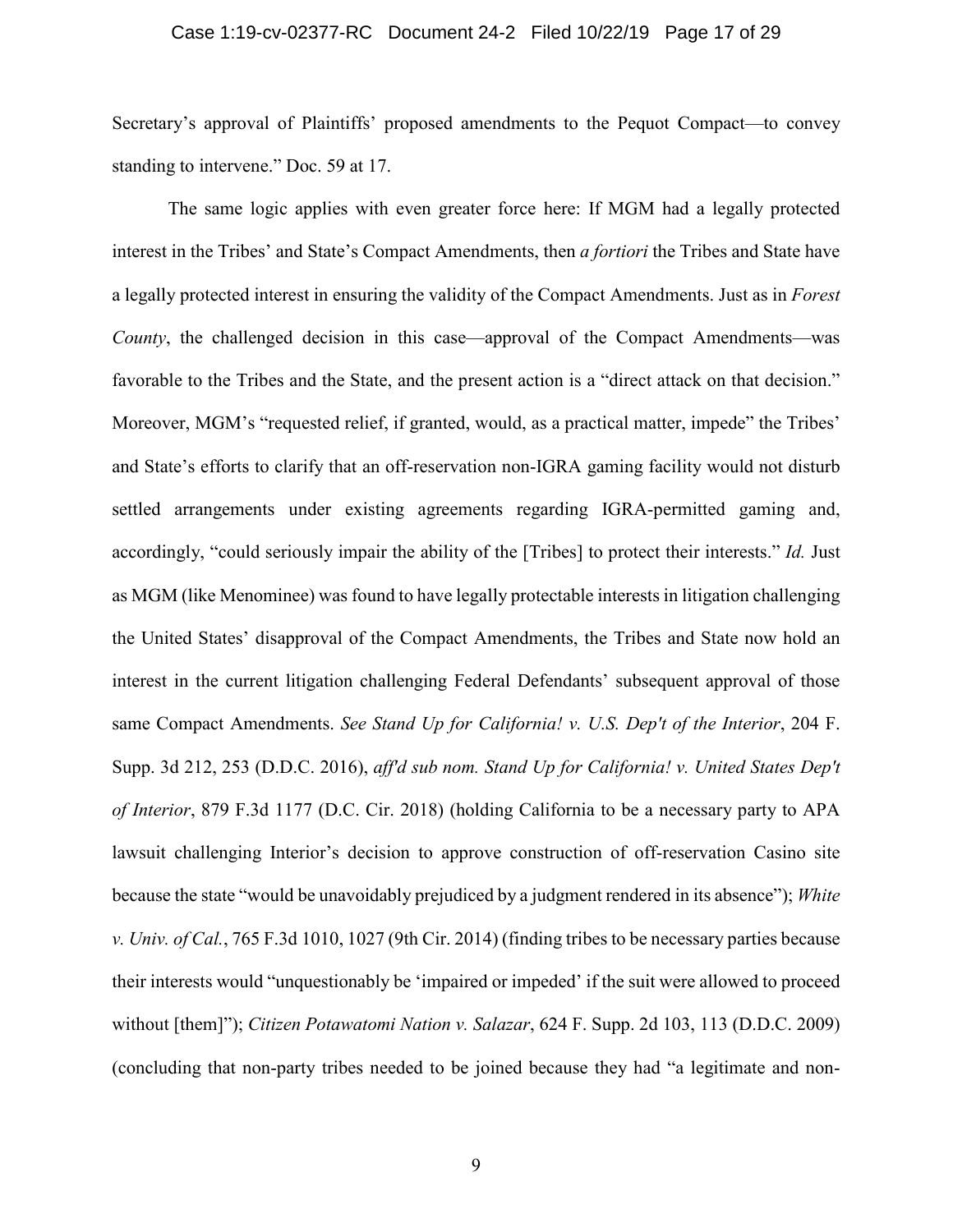frivolous interest in the outcome of this litigation"); *Am. Greyhound Racing, Inc. v. Hull*, 305 F.3d 1015, 1023, 1024 (9th Cir. 2002) (finding that Tribe's interest arose from the terms of the bargained contracts and determining that the "sovereign power of the tribes to negotiate compacts [would be] impaired.").

### **2. The Federal Defendants Would Not Adequately Represent the Tribes or State's Interests**

Since the Tribes and State clearly have substantial and demonstrable interests in this case, the Court must next determine whether an existing party adequately represents those interests. *See Carnegie Inst.,* 306 F.R.D. at 33 (granting motion to dismiss on Rule 19 grounds where defendant could not adequately represent necessary non-party's interests). Here, the United States cannot adequately represent either state or tribal interests because representation can only be "adequate" where no potential conflict exists between the United States and the non-party. *Shermoen v. United States*, 982 F.2d 1312, 1318 (9th Cir. 1992) (even where the United States might have "share[d] the same ultimate goal as the absent tribes," it could not "sufficiently represent the competing interests and divergent concerns of the tribes, for the government must also act in keeping with its role and obligations as trustee"); *Wichita & Affiliated Tribes of Okla. v. Hodel*, 788 F.2d 765, 775 (D.C. Cir. 1986) (where "there is a conflict between the interests of the United States and the interests of Indians, representation of the Indians by the United States is not adequate").

This case would be a particularly problematic instance to permit the United States to represent the Tribes' or the State's interest given the litigation history regarding these Compact Amendments. Recall that despite Interior's repeated assurances that the Compact Amendments were acceptable and would be approved, the Secretary made an eleventh hour about-face and unlawfully purported to "return" the Compact Amendments after he had received significant political pressure from outside Interior. *See generally Zinke*, D. Conn. No. 1:17CV02564, Doc. 73.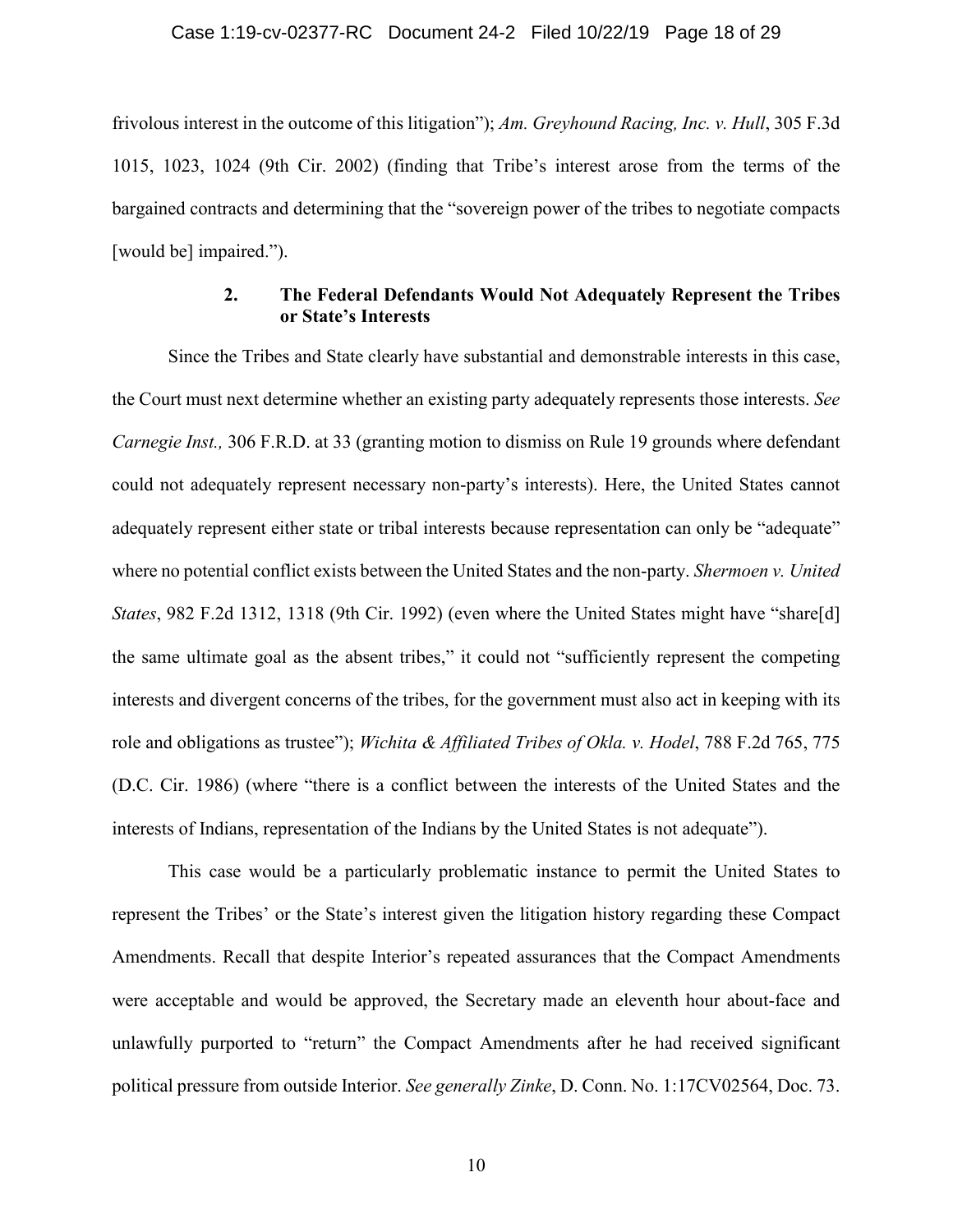#### Case 1:19-cv-02377-RC Document 24-2 Filed 10/22/19 Page 19 of 29

This forced the Tribes and State to bring a costly lawsuit. While Defendants ultimately followed the law, belatedly recognizing the deemed approval of Mohegan's Compact Amendment and approving Pequot's Compact Amendment seriatim, the procedural history of this case and the related litigation establishes that the Tribes and the State cannot rely on the United States to protect their interests in this matter.

The history here recalls that of *Cherokee Nation of Okla. v. Babbitt*, 117 F.3d 1489 (D.C. Cir. 1997), where the D.C. Circuit held that the Department of Interior could not adequately represent the interests of the Delaware Tribe:

Here, although the Delawares and the Department currently take the same position regarding the Delawares' sovereignty, and to that extent their interests are the same, the Department has twice reversed its position regarding the Delawares since 1940. Given the procedure used to reach the Final Decision at issue, the Department may reverse itself again. Moreover, even were the Department vigorously to represent the Delawares … the Department might decide not to appeal any unfavorable decision. As a non-party, the Delawares would have no right to appeal, regardless of whether the Department's decision was based on its view of the merits or on other considerations.

*Id.* at 1497. As it had in *Cherokee Nation*, Interior has previously reversed course on the issue at bar. And, as in *Cherokee Nation*, even if Interior maintains its current, correct position for the course of this litigation, there can be no guarantee that it will take all of the positions that the Tribes and State might urge or that it will devote resources to an appeal of any adverse ruling.

Finally, the Court must bear in mind that "courts in this Circuit 'have often concluded that governmental entities do not adequately represent the interests of aspiring intervenors.'" *Forest Cnty.*, 317 F.R.D. at 14 (quoting *Fund for Animals, Inc. v. Norton*, 322 F.3d 728, 735 (D.C. Cir. 2003)). The federal government and its agencies represent the interests of the American public as a whole, whereas the State and the Tribes represent their own interests and those of their citizens. While those interests may overlap, there is no guarantee that it will remain the case. This alone is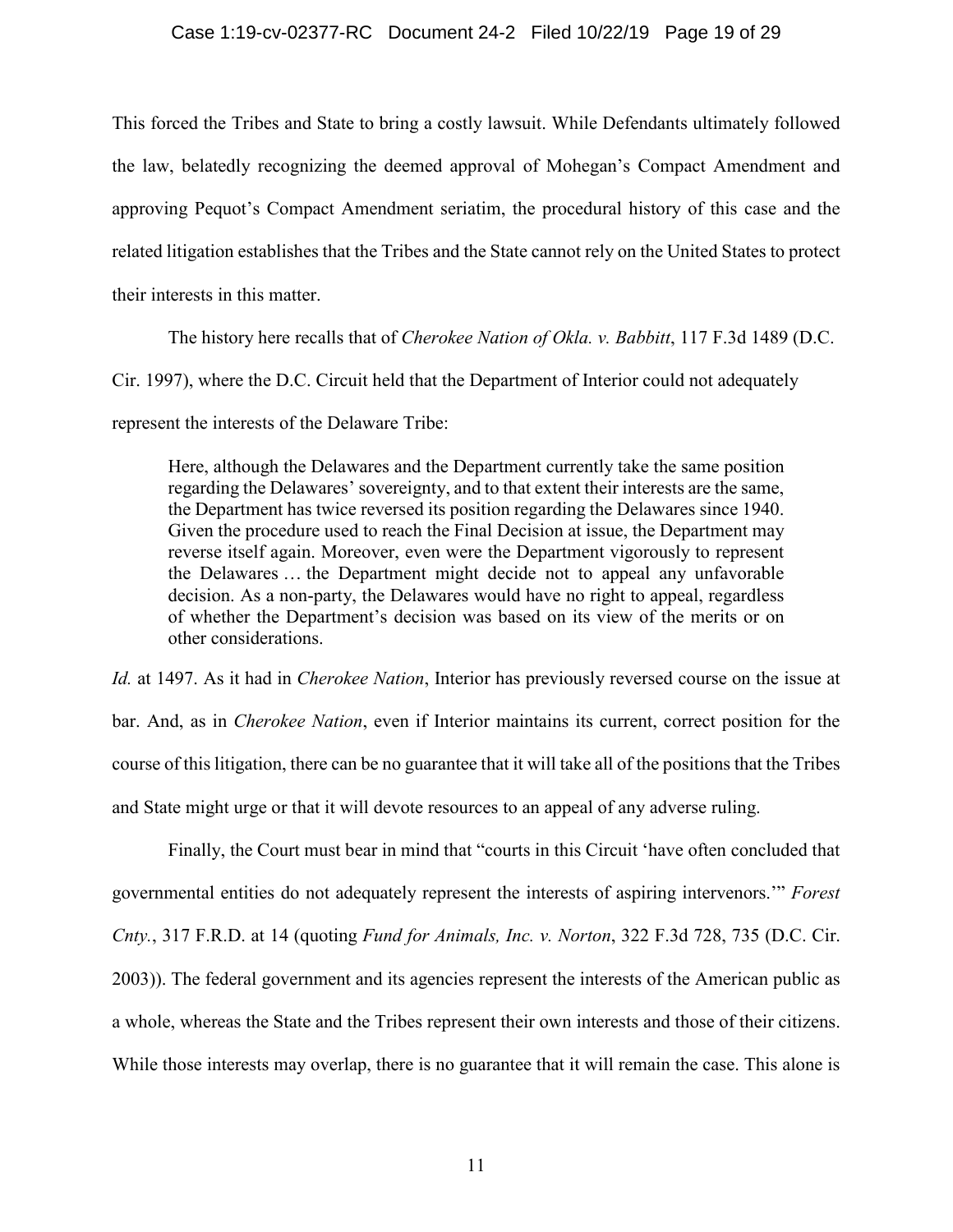sufficient to meet the Tribes' and State's "minimal burden of showing that their interests may not be adequately represented by the existing parties in the action." *Forest Cnty.*, 317 F.R.D. at 15. As neither the Tribes nor the State can rely on Federal Defendants to adequately represent their interests, they remain necessary parties to this case. *Kickapoo Tribe of Okla. v. Lujan*, 728 F. Supp. 791, 797 (D.D.C. 1990) ("*Kickapoo I*").

### **III. Joinder of the Tribes and State is Not Feasible Because They Enjoy Immunity from Suit, Which They Have Not Waived**

Under the Eleventh Amendment to the United States Constitution, a state sovereign is immune from suit, absent consent or waiver. *See Seminole Tribe of Fla. v. Florida*, 517 U.S. 44 (1996). While Congress can abrogate this immunity, its intent to do so must be "unmistakably clear." *See Dellmuth v. Muth*, 491 U.S. 223, 228 (1989). Likewise, a state can waive its immunity but only by explicit authorization in state law that is "express and unequivocal." *See Ford Motor Co. v. Dep't of Treasury of Ind*., 323 U.S. 459, 467–68 (1945).

Similarly, it has long-been recognized that Indian tribes are immune from suit absent unequivocal waiver or abrogation by Congress. Indian tribes are "domestic dependent nations" that exercise inherent sovereign authority over their members and territories. *Okla. Tax Comm'n v. Citizen Band Potawatomi Indian Tribe of Okla.*, 498 U.S. 505, 509 (1991). Unless and "until Congress acts, the tribes retain" their historic sovereign authority. *Michigan v. Bay Mills Indian Cmty*., 572 U.S. 782, 782-783 (2014) (quoting *United States v. Wheeler,* 435 U.S. 313, 323 (1978)). Tribal sovereign immunity "is a necessary corollary to Indian sovereignty and selfgovernance." *Three Affiliated Tribes*, 476 U.S. at 890.

Among the core aspects of sovereignty that tribes possess—subject to congressional action—is the "common-law immunity from suit traditionally enjoyed by sovereign powers." *Santa Clara Pueblo v. Martinez*, 436 U.S. 49, 58 (1978). That immunity applies even where a suit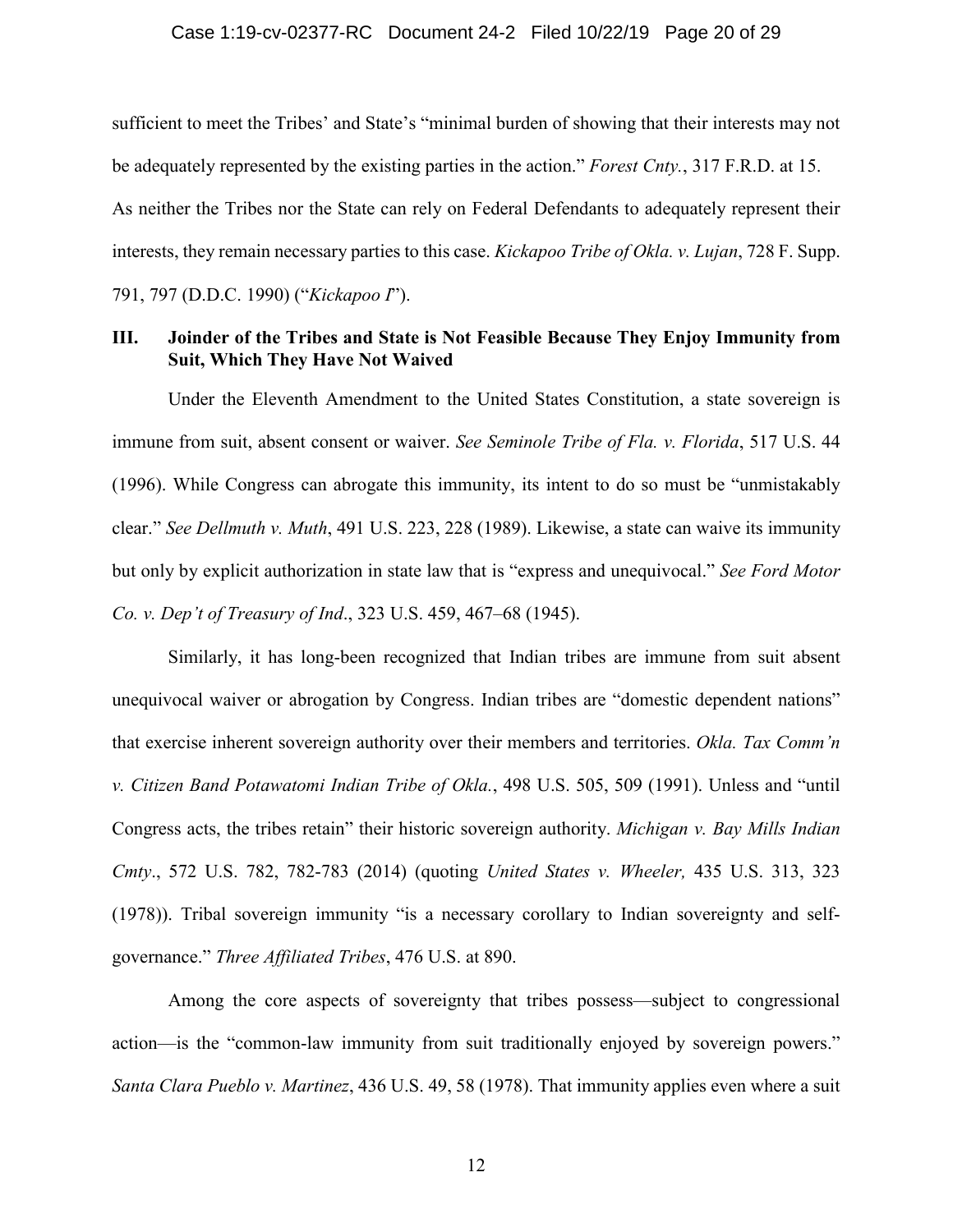#### Case 1:19-cv-02377-RC Document 24-2 Filed 10/22/19 Page 21 of 29

arises from a tribe's commercial activities off Indian lands, *see Kiowa Tribe of Okla. v. Mfg. Techs.*, *Inc*., 523 U.S. 751 (1998). Therefore, unless Congress has "unequivocally" authorized suit, *C & L Enters., Inc. v. Citizen Band Potawatomi Tribe of Okla*., 532 U.S. 411 (2001), the case must be dismissed.

This Court and the Court of Appeals for the D.C. Circuit repeatedly have held that tribes may not be joined under Rule 19 where they have not consented to suit. *Kickapoo I*, 728 F. Supp. at 797; *Citizen Potawatomi*, 624 F. Supp. 2d at 114; *St. Pierre v. Norton*, 498 F. Supp. 2d 214, 220 (D.D.C. 2007). This Court and the Court of Appeals have further held that states cannot be joined under Rule 19 where they have not waived their immunity. *Detroit Int'l Bridge Co. v. Gov't of Canada*, 192 F. Supp. 3d 54, 70 (D.D.C. 2016), *aff'd,* 875 F.3d 1132 (D.C. Cir. 2017); *Kickapoo Tribe of Indians of Kickapoo Reservation in Kan. v. Babbitt*, 43 F.3d 1491, 1500 (D.C. Cir. 1995) ("*Kickapoo II*"); *Pueblo of Sandia*, 47 F. Supp. 2d at 52.

Moreover, this Court specifically has found that where an indispensable party cannot be joined, particularly where that indispensable party enjoys sovereign immunity, review is not available even if it otherwise would have been. *Stand Up for California!*, 204 F. Supp. 3d at 252. There, this Court emphasized that:

Sovereign immunity is such a compelling interest that the inquiry as to whether an absent person is an indispensable party required to be joined is more circumscribed with respect to assessing whether a lawsuit can proceed in the absence of a necessary party that is also immune from suit, such that, where the party would be unavoidably prejudiced by a judgment rendered in its absence, grounds exist to dismiss the case without consideration of any additional factors.

### *Id.* at 253–54.

Here, neither the State nor the Tribes have waived immunity for purposes of this lawsuit, nor has Congress abrogated their immunity. In the absence of waiver or abrogation, neither the Tribes nor the State can be joined in the instant litigation and the case is properly dismissed.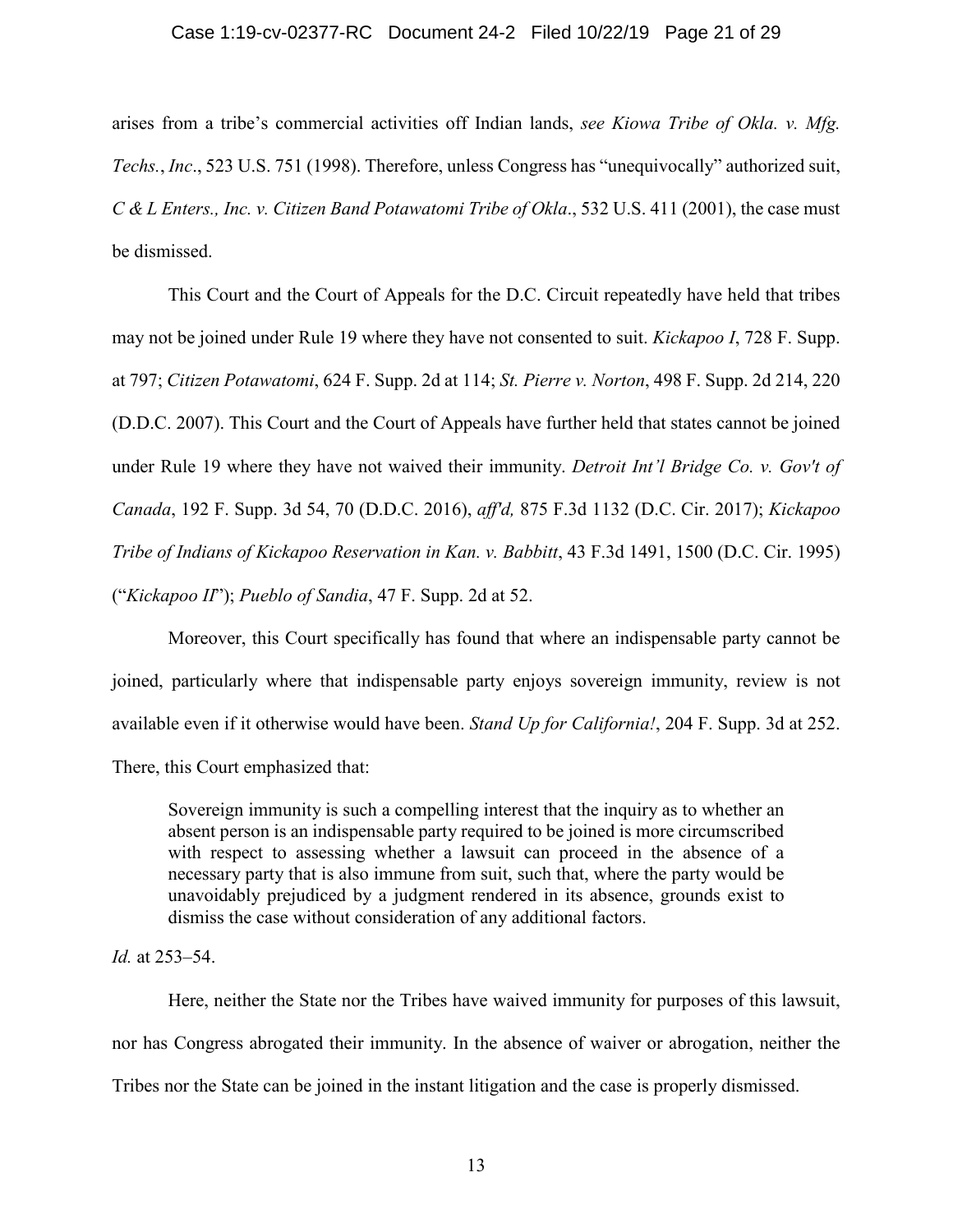### **IV. The Tribes and the State Are Indispensable Parties and the Case Cannot Proceed in Equity and Good Conscience Without Them**

Because the Tribes and the State are required parties that cannot feasibly be joined, the Court must determine whether this case can proceed without them in equity and good conscience. Fed. R. Civ. P. 19(b). Rule 19(b) lists four factors for courts to consider when deciding whether to proceed without necessary parties that cannot be joined. However, the D.C. Circuit has observed that where, as here, a required party cannot be joined because it is immune from suit, "there is very little room for balancing of other factors." *Kickapoo II*, 43 F.3d at 1496.

Subject to the D.C. Circuit's admonition in *Kickapoo II*, Rule 19(b) directs the Court to weigh: 1) the extent of prejudice to non-parties; 2) its ability to shape a remedy to lessen that prejudice; 3) whether a decision would be adequate without absent parties; and 4) whether the plaintiff would have an adequate remedy if the claims were dismissed. Fed. R. Civ. P. 19; *Citizen Potawatomi*, 624 F.Supp.2d at 113–14. "These four factors are not rigid, technical tests, but rather 'guides to the overarching "equity and good conscience" determination.'" *Wichita*, 788 F.2d at 774 (quoting *Cloverleaf Standardbred Owners v. National Bank*, 699 F.2d 1274, 1279 n. 11 (D.C. Cir. 1983)). Here, the weighing of these four factors leads inexorably to the conclusion that the Tribes and State are indispensable parties without which this action cannot proceed, and that therefore the case must be dismissed.

## **A. The Tribes and State Will be Prejudiced If This Action Continues in Their Absence**

To the extent it focuses on the absent party, the factor of prejudice "largely duplicates the consideration that made a party necessary under Rule 19(a): a protectable interest that will be impaired or impeded by the party's absence." *Am. Greyhound*, 305 F.3d at 1024–25. Further, "[t]he privilege of sovereign immunity from suit is much diminished if an important and consequential ruling affecting the sovereign's substantial interest is determined, or at least assumed, by a federal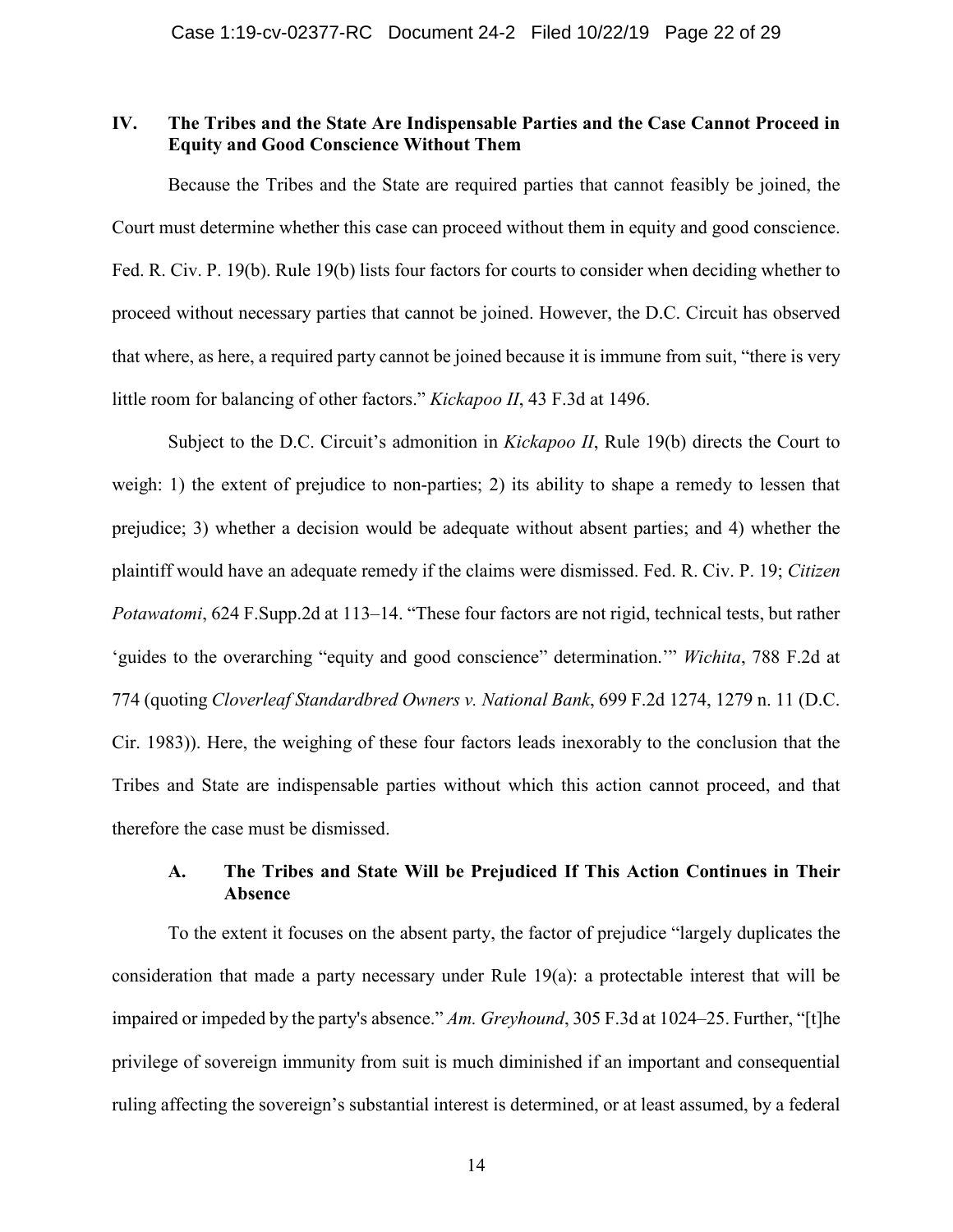#### Case 1:19-cv-02377-RC Document 24-2 Filed 10/22/19 Page 23 of 29

court in its absence and over its objection." *Pimentel*, 553 U.S. at 868-869. In this case, it would be prejudicial to proceed without the Tribes and the State for the same reasons articulated above with respect to the Tribes' and State's interests in this action: Interior's decision to confirm that the Compact Amendments are approved directly benefits the Tribes and State, and Plaintiffs have mounted a "direct attack on that decision." A court order in favor of Plaintiffs vacating Interior's approval decisions would have a direct, negative impact on the Tribes' ability to clarify that a new off-reservation gaming facility will not impact arrangements regarding extant IGRA onreservation gaming. Accordingly, this would have concrete financial impacts on the Tribes and the State. Allowing this case to proceed without the Tribes and the State would thus unquestionably impair their ability to protect their own interests. *See Kickapoo II*, 43 F.3d at 1500 (holding state to be indispensable and noting that "not only its contractual rights are at issue but its fiscal interests are also potentially at stake."). *See also Crouse–Hinds Co. v. InterNorth, Inc.,* 634 F.2d 690, 701 (2d Cir. 1980) (parties to a contract are indispensable parties to suit challenging validity of contract). This factor weighs in favor of dismissal.

#### **B. Relief Cannot be Shaped to Lessen Prejudice to the Tribes and State**

With respect to the second factor, whether relief can be shaped to lessen the prejudice, this "calls the court's attention to the possibility of granting remedies other than those specifically requested that would not be merely partial or hollow but would minimize or eliminate any prejudicial effect of going forward without the absentees." *Carnegie Inst*, 306 F.R.D. at 30 (quoting Charles Alan Wright & Arthur R. Miller, et al., 7 Fed. Prac. & Proc. Civ. § 1608 (3d ed.)). Courts generally have found that where tribal interests are at stake, any decision adverse to the Tribes, no matter how it is framed, will be prejudicial. *See St. Pierre*, 498 F. Supp. 2d at 220 (concluding that the case could not move forward without the tribe because it would "undoubtedly be prejudicial," and relief could not be shaped so as not to prejudice the tribe); *Wichita*, 788 F.2d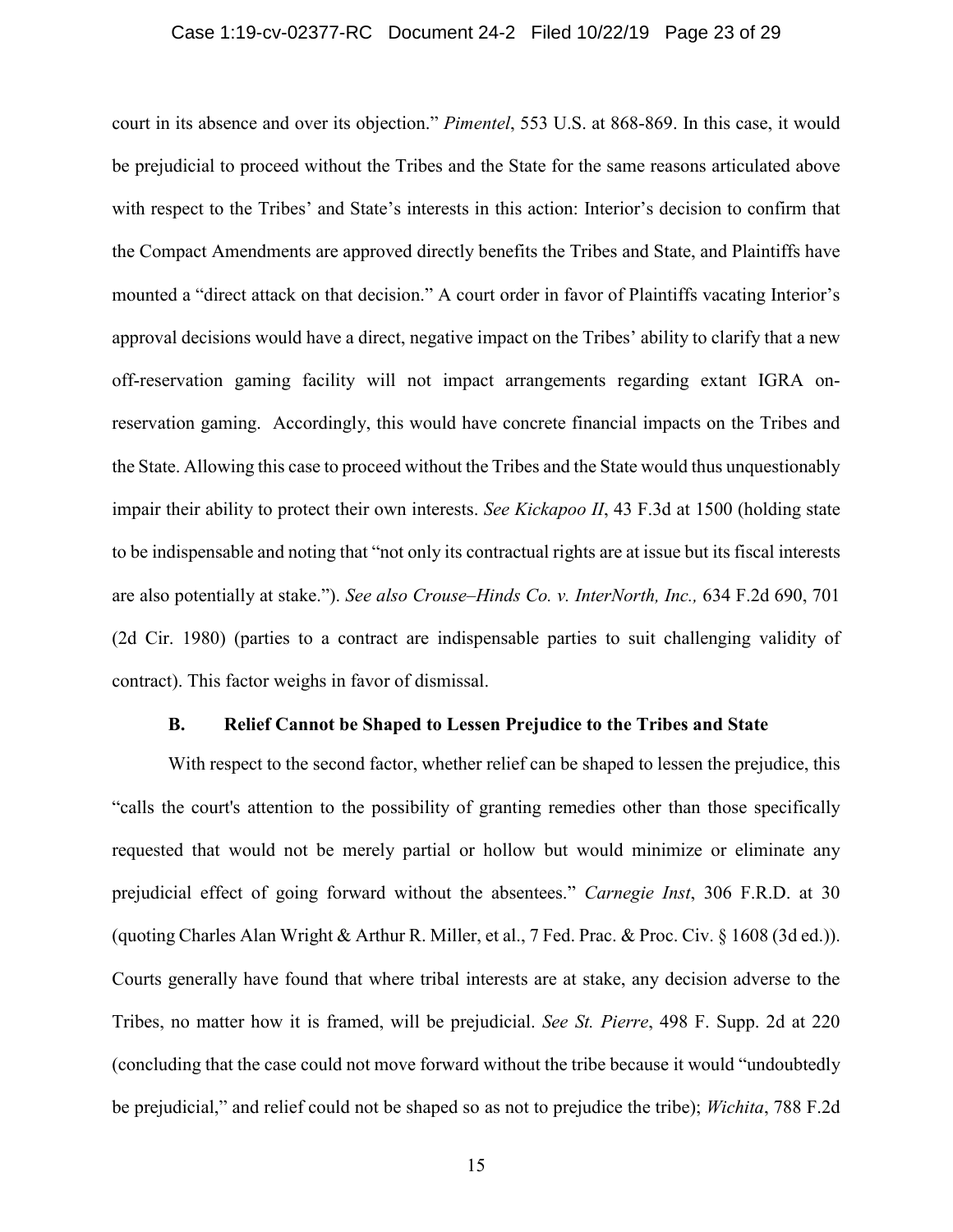#### Case 1:19-cv-02377-RC Document 24-2 Filed 10/22/19 Page 24 of 29

at 776 (finding "any relief that the [Plaintiffs] obtain in this case will have an inevitable effect on" the non-party tribes); *Pit River Home & Agr. Co-op. Ass'n v. United States*, 30 F.3d 1088, 1101– 02 (9th Cir. 1994) (finding "there is no relief or remedy that would lessen the prejudice the [Tribal] Council would suffer if we decided this action in their absence.").

Here, it is impossible to shape relief or provide other measures that will lessen or avoid prejudice against the interests of the Tribes and the State. MGM seeks reversal of Interior decisions favorable to the Tribes and State; the Tribes and the State believe that those decisions are correct and should be upheld. A decision in this action will either leave the Compact Amendments approved and in effect, or will reverse such approvals and cause them to be ineffective. It is a zerosum game that leaves the Court no room to shape relief that accomplishes Plaintiffs' litigation goals while protecting the interests of the absentee Tribes and State. This factor also weighs in favor of dismissal.

The Court need proceed no further. Per the D.C. Circuit, where an absent party with immunity will be prejudiced by a judgment rendered in its absence and there is no way to tailor relief to avoid that prejudice, a district court "ha[s] grounds to dismiss the complaint for fail[ing] to join an indispensable party without consideration of any other factors." *Kickapoo II*, 43 F.3d at 1498 (reversing, as an abuse of discretion, denial of an absent sovereign's Rule 19 motion to dismiss when the denial was based on the consideration of additional factors). Should the Court wish to consider additional factors, however, the balance continues to tip strongly in favor of dismissal.

### **C. A Judgment Rendered in the Absence of the Tribes and State Would Not Be Adequate**

In the context of Rule  $19(b)(3)$ , which sets forth as a factor in whether joinder is feasible as to "whether a judgment rendered in the person's absence would be adequate," "adequacy refers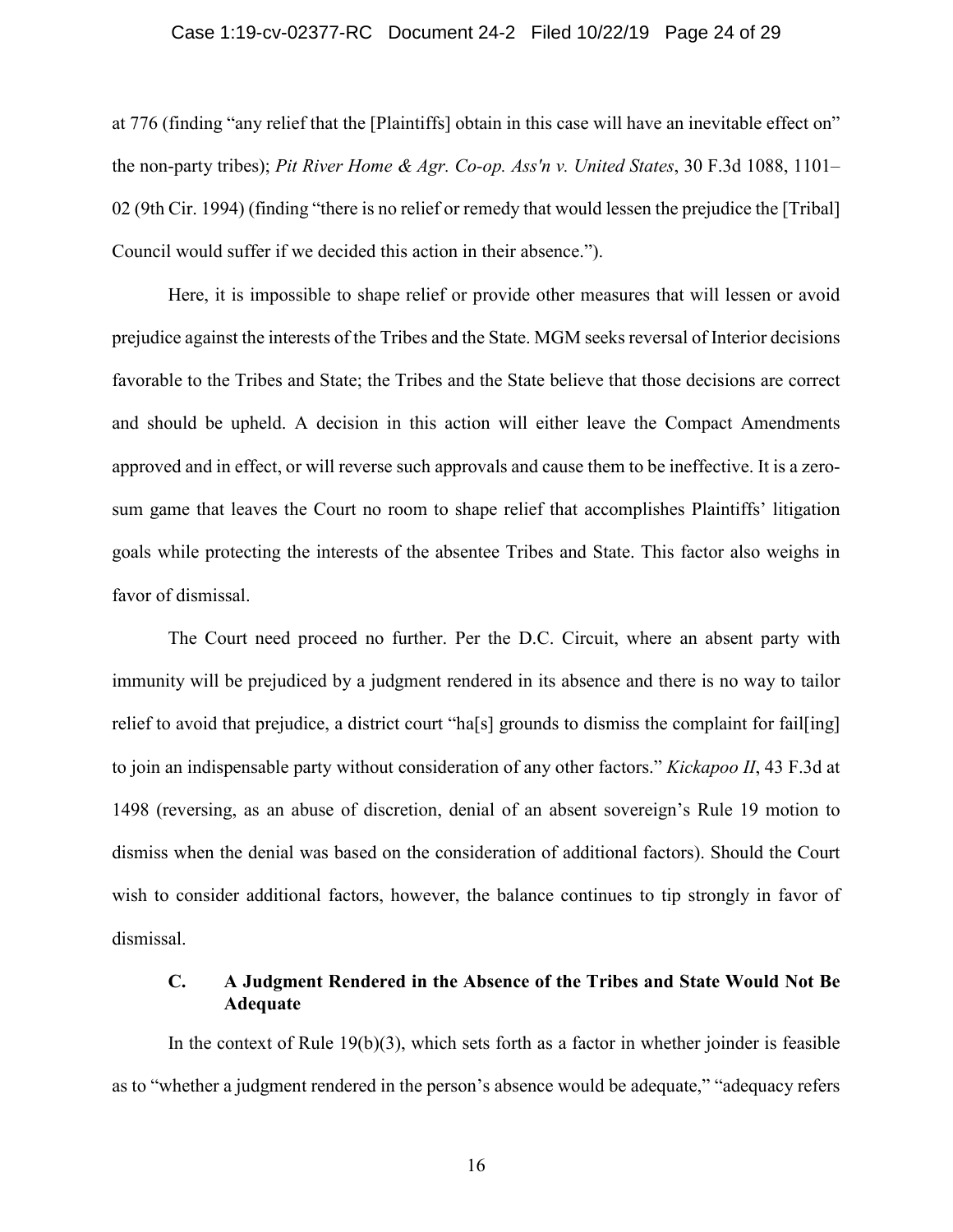#### Case 1:19-cv-02377-RC Document 24-2 Filed 10/22/19 Page 25 of 29

to the 'public stake in settling disputes by wholes, whenever possible.'" *Pimentel*, 553 U.S. at 870 (quoting *Provident Tradesmens Bank & Tr. Co. v. Patterson*, 390 U.S. 102, 111 (1968)). This "'social interest in the efficient administration of justice and the avoidance of multiple litigation' is an interest that has 'traditionally been thought to support compulsory joinder of absent and potentially adverse claimants.'" *Pimentel,* 553 U.S. at 870. Proceeding with an action without necessary parties does not further the public interest in settling the dispute as a whole where, as here, the absent parties in an action would not be bound by the judgment. *See Cloverleaf*, 699 F.2d at 1279 (absent participation of the non-party, whose rights might be detrimentally affected, there could be no complete settlement of the controversy). And to the extent that a judgment rendered in the absence of the State and the Tribes would effectively bind them and prevent further, multiple litigation, that fact only underscores the substantial nature of the prejudice that the Tribes and State face if this action proceeds without them.

## **D. Regardless of Whether Plaintiff Would Have An Adequate Remedy, Sovereign Immunity Weighs in Favor of Dismissal**

With respect to the fourth consideration—whether the plaintiff would have an adequate remedy if the claims were dismissed—this Court has held that even where there is no alternative forum, "the weighty competing interest of preserving tribal sovereign immunity is paramount." *Citizen Potawatomi*, 624 F.Supp.2d at 114. Thus, "[w]hile a court should be extra cautious in dismissing a case for nonjoinder where the plaintiff will not have an adequate remedy elsewhere, 'this does not mean that an action should proceed solely because the plaintiff otherwise would not have an adequate remedy, as this would be a misconstruction of the rule and would contravene the established doctrine of indispensability.'" *Wichita*, 788 F.2d at 777 (quoting 3A Moore's Federal Practice ¶ 19.07–2[4], at 19–153 (1984)). Accordingly, the fourth factor, combined with "the fact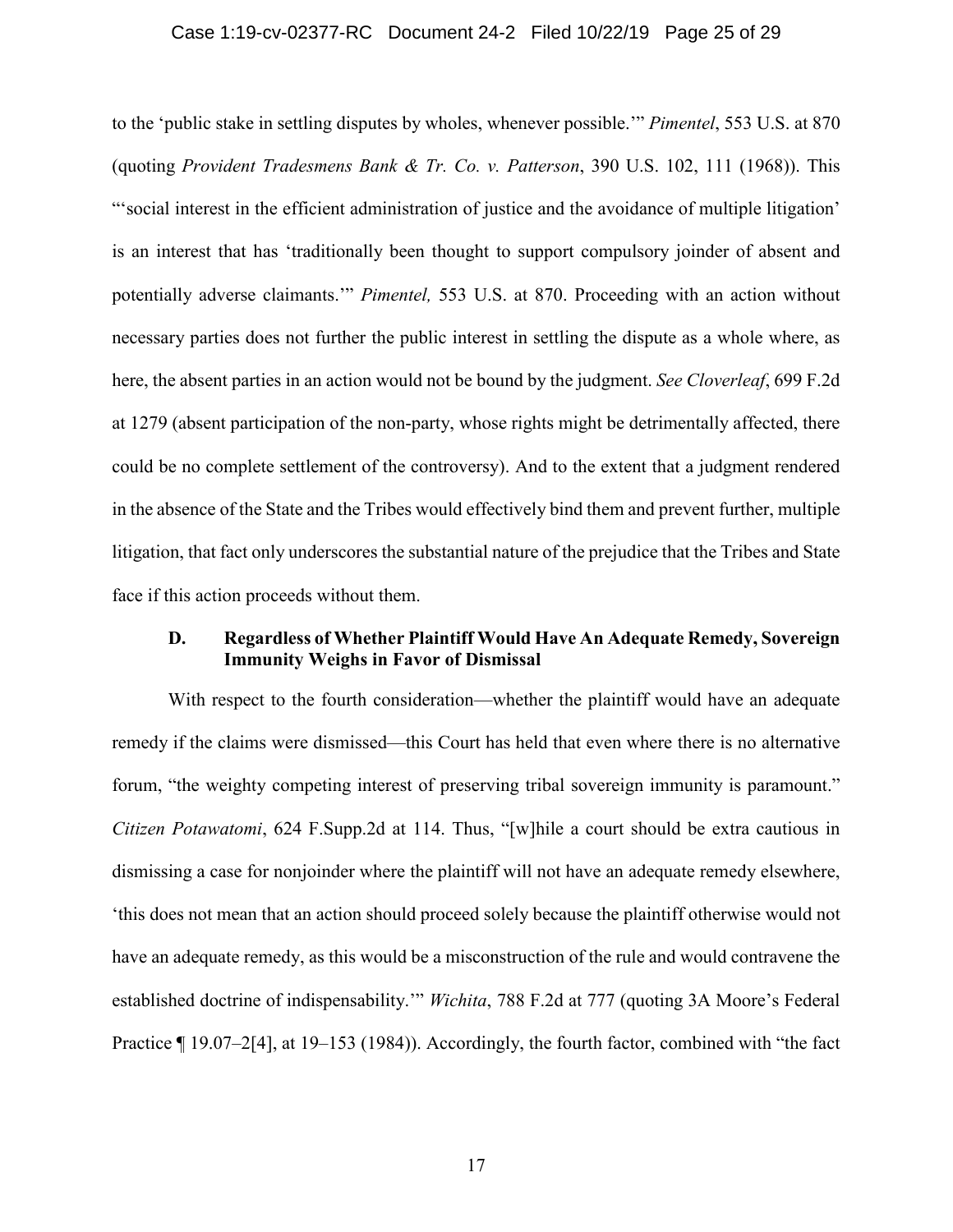#### Case 1:19-cv-02377-RC Document 24-2 Filed 10/22/19 Page 26 of 29

that the litigation should not proceed simply because an adequate alternative does not exist," "strongly favors dismissal." *Citizen Potawatomi*, 624 F. Supp. 2d at 114.

The importance of sovereign immunity was at the heart of the decision in *Kickapoo II,* 43 F.3d at 1496, referenced *supra*. In that case, the Kickapoo Tribe brought suit against the Secretary of the Interior, seeking a declaration that a compact between the Tribe and the State of Kansas to allow gambling on the Tribe's land was approved under IGRA, and seeking a writ of mandamus directing the Secretary to comply with the Act and publish the compact in Federal Register. *Id.* at 1494. The Secretary moved to dismiss the Tribe's lawsuit on the ground that the State of Kansas was an indispensable party under Rule 19 and was not joined in the litigation. *Id.* After determining that Kansas was a necessary party, the Court then turned to whether it could proceed in equity and good conscience. The Court explained that: "there is very little room for balancing of other factors set out in Rule 19(b) where a necessary party under Rule 19(a) is immune from suit because immunity may be viewed as one of those interests compelling by themselves." *Id.* at 1496–97 (internal citations omitted). Accordingly, the Court held that "while the absence of an alternative forum is properly weighed heavily against dismissal, the state's immunity counters against proceeding; even if the Tribe lacked an adequate remedy by which to vindicate its statutory rights, absence of an alternative remedy alone does not dictate retention of jurisdiction under Rule 19." *Id.* at 1499.

Thus, irrespective of what other forum MGM may or may not have to litigate its challenge to Federal Defendants' actions, the Court should dismiss this action because it cannot join the Tribes or State as indispensable parties.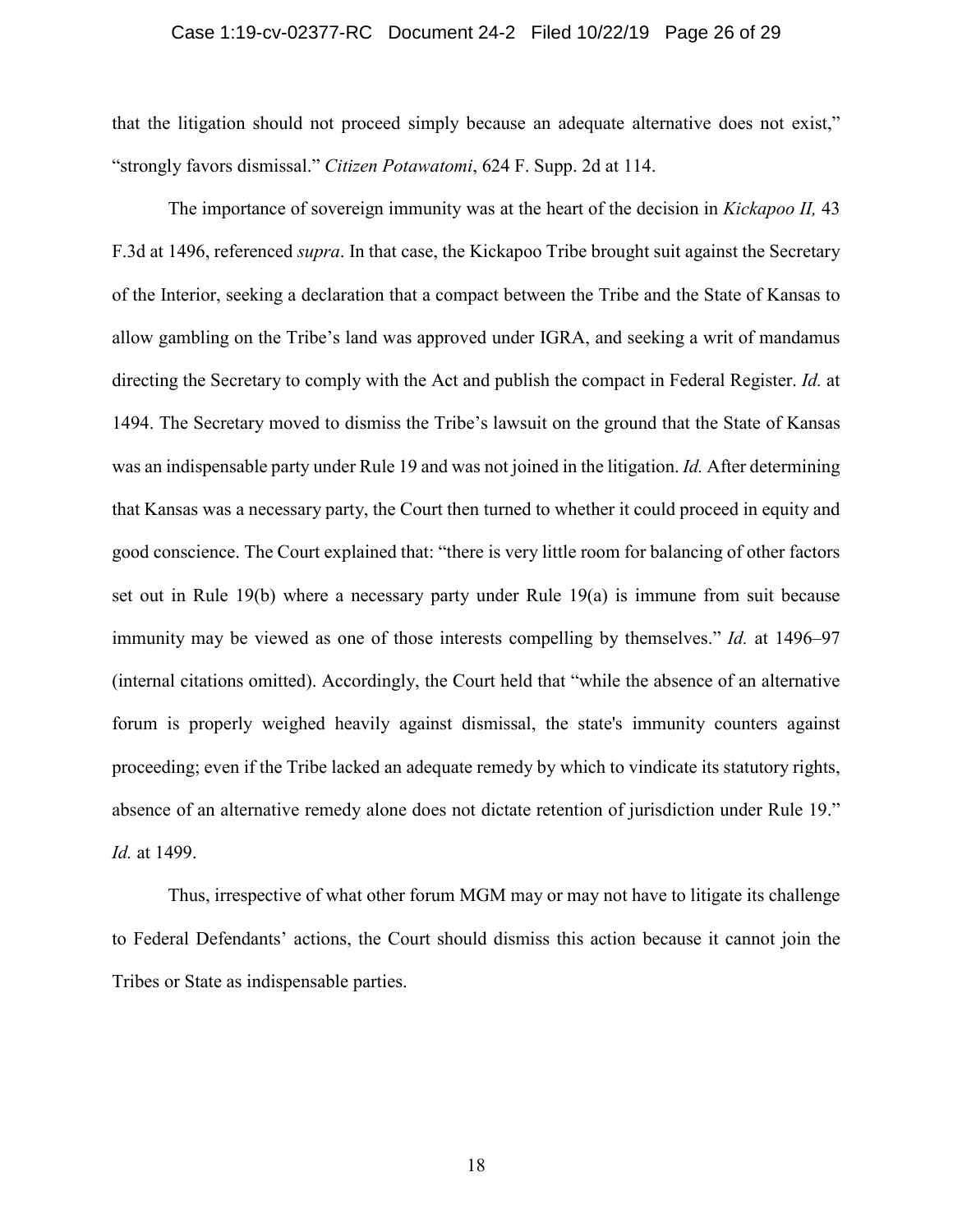#### **CONCLUSION**

For the foregoing reasons, the Tribes and State are necessary and indispensable parties that cannot be joined because of their immunity from suit. Accordingly, the motion to dismiss Plaintiffs' Complaint should be granted.

Dated: October \_\_, 2019 Respectfully submitted,

/s/ Keith M. Harper Keith M. Harper, Bar No. 451956 KHarper@kilpatricktownsend.com Catherine F. Munson, Bar No. 985717 cmunson@kilpatricktownsend.com Mark H. Reeves, Bar No. 1030782 mreeves@kilpatricktownsend.com KILPATRICK TOWNSEND & STOCKTON LLP 607 14th Street, N.W., Suite 900 Washington, D.C. 20005 Telephone: 202-508-5800 Facsimile: 202-508-5858

*Attorneys for Intervenor Mashantucket Pequot Tribe*

/s/ V. Heather Sibbison Tami Azorsky, Bar No. 388572 V. Heather Sibbison, Bar No. 422632 Samuel F. Daughety, Bar No. 1021490 DENTONS US LLP 1900 K Street, NW Washington, DC 20006-1102 Phone: (202) 496-7573 Fax: (202) 756-7756 heather.sibbison@dentons.com

*Attorneys for Intervenor Mohegan Tribe of Indians of Connecticut*

/s/ Mark. F. Kohler Mark F. Kohler Assistant Attorney General Mark.Kohler@ct.gov Michael K. Skold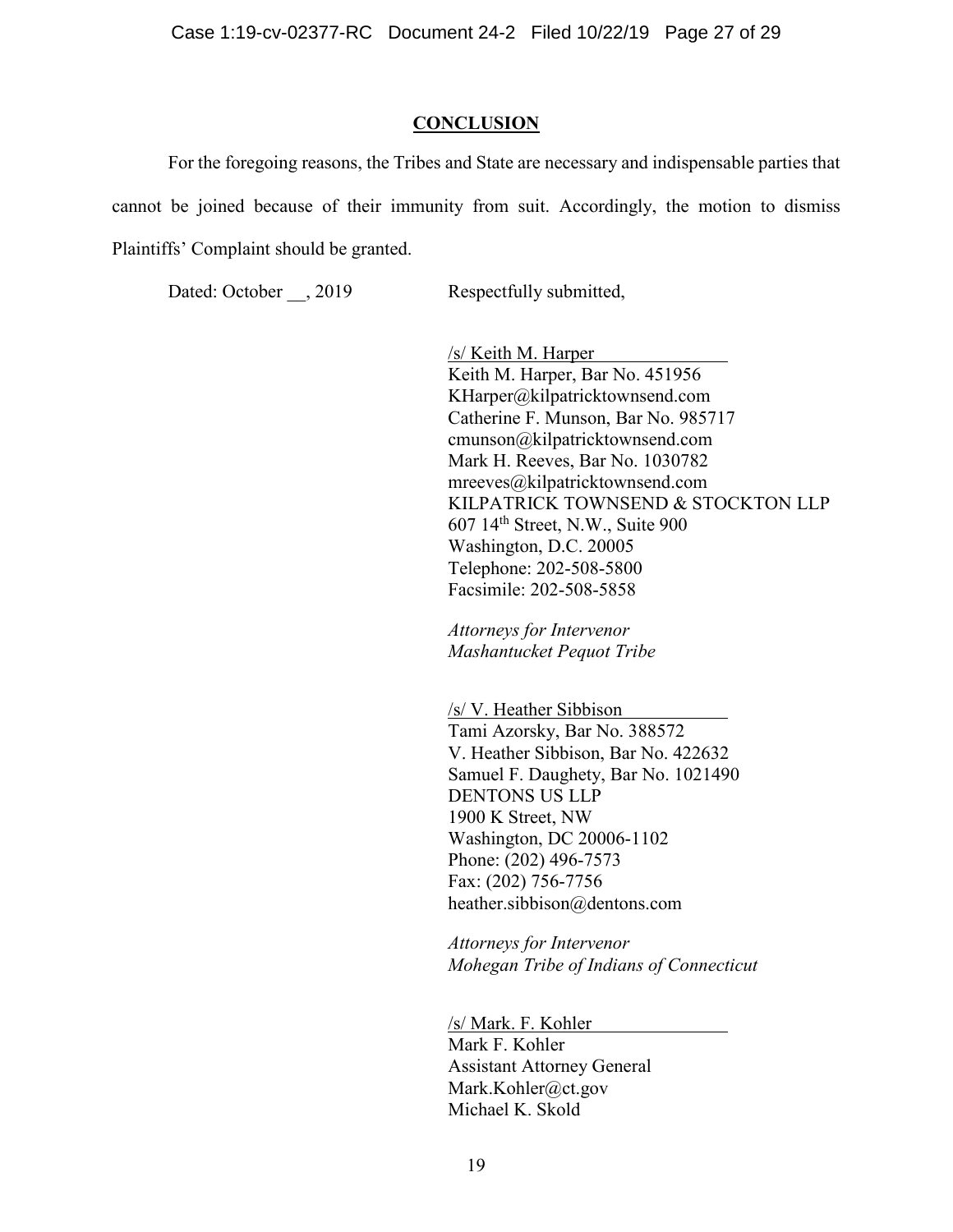Assistant Attorney General Michael.Skold@ct.gov Connecticut Office of the Attorney General 55 Elm Street, P.O. Box 120 Hartford, CT 06141-0120 Telephone: (860) 808-5020

*Attorneys for Intervenor The State of Connecticut*